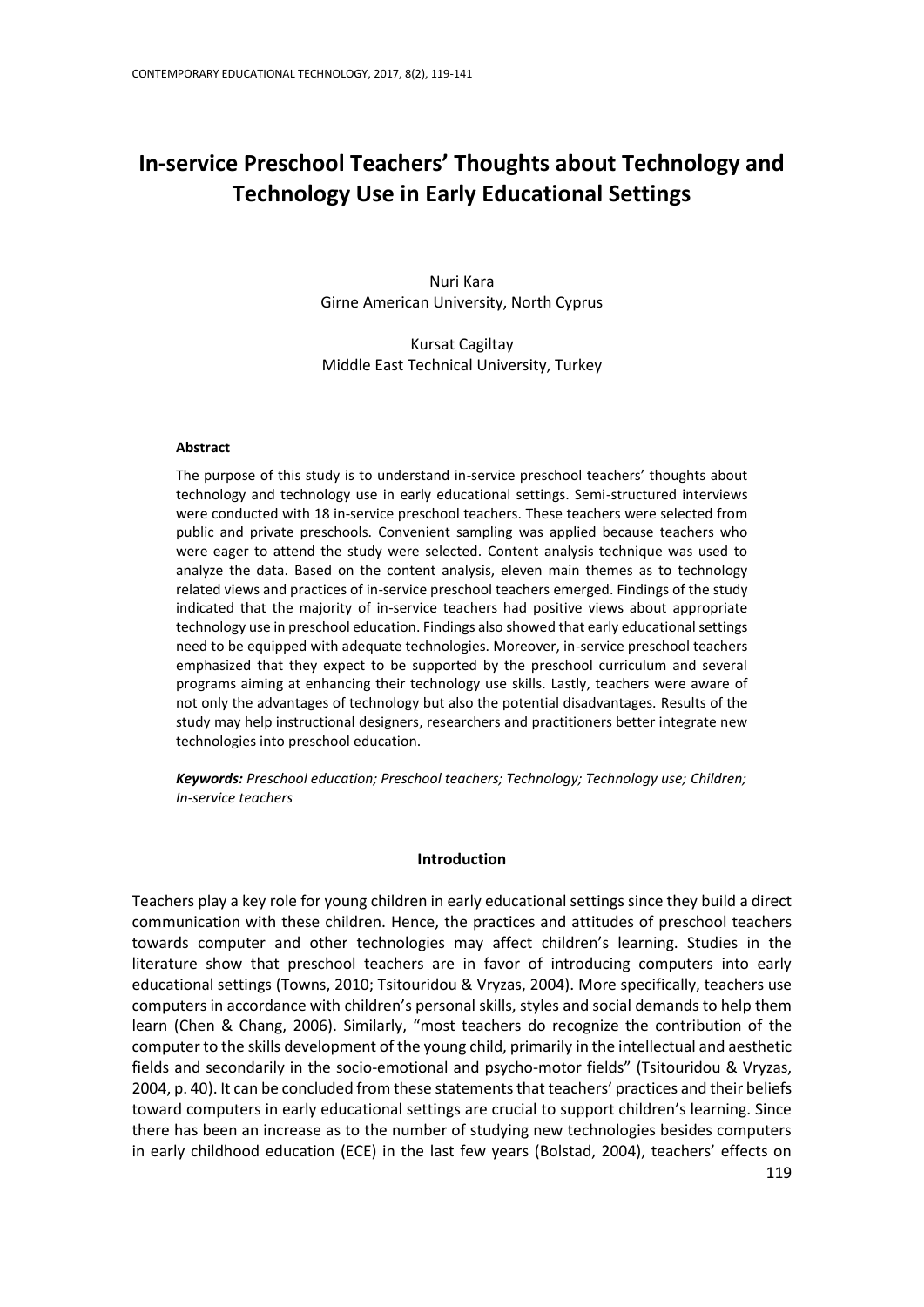children can play an important role in terms of not only computer use and integration but also the adaption of other kinds of technologies, such as smart toys, robotics and digital materials.

Since new technologies in early childhood education can enhance the effectiveness of educational practice, more research studies need to be carried out. Similar to this view, Mangen (2010) pointed out that detailed practice and use of information and communication technologies (ICT) in preschools need to be focused besides only offering new technologies to children. Bolstad (2004) listed research literature of ICT in five categories:

- 1. "effects" research;
- 2. investigations of children's behavior and interactions around computers;
- 3. research into children's experiences of ICT in early childhood education settings and at home;
- 4. research about practitioners' professional learning in, or through, ICT; and
- 5. case studies or exemplars of innovative use of ICT in early childhood education settings (p. 13).

Based on these categories, practices of technology use and interaction in early childhood settings are mostly considered in the research literature. Including preschool teachers, into the research studies can also enhance the quality and appropriateness of new technologies to be used in early childhood settings.

The major purpose of this study was to investigate in-service preschool teachers' thoughts about technology and technology use in early educational settings. Since today's children, in general, face with new kind of technologies, such as tablets, smartphones and similar devices in their daily life, understanding preschool teachers' views and approaches toward technology and technology use can play an important role to integrate these technologies into early educational settings. Hence, the main research question and sub questions were as follow:

What are in-service preschool teachers' thoughts about technology and technology use in early educational settings?

- What are the current technology practices of in-service preschool teachers?
- How the curriculum affect in-service preschool teachers' technology use?
- What are in-service preschool teachers' expectations regarding with technology use?
- What are the problems in-service preschool teachers encounter while using technology?

## **Literature Review**

## **Preschool Teachers and Technology**

Stipek and Byler (1997) declared that teachers of young children consider their primary goal as preparing children academically to the first grade and emphasizing basic skills. These teachers focus on increasing the capabilities of young children and developing cognitive, affective, psychomotor and social skills. Preschool teachers also take the main responsibilities in early educational settings. According to Stipek and Byler (1997),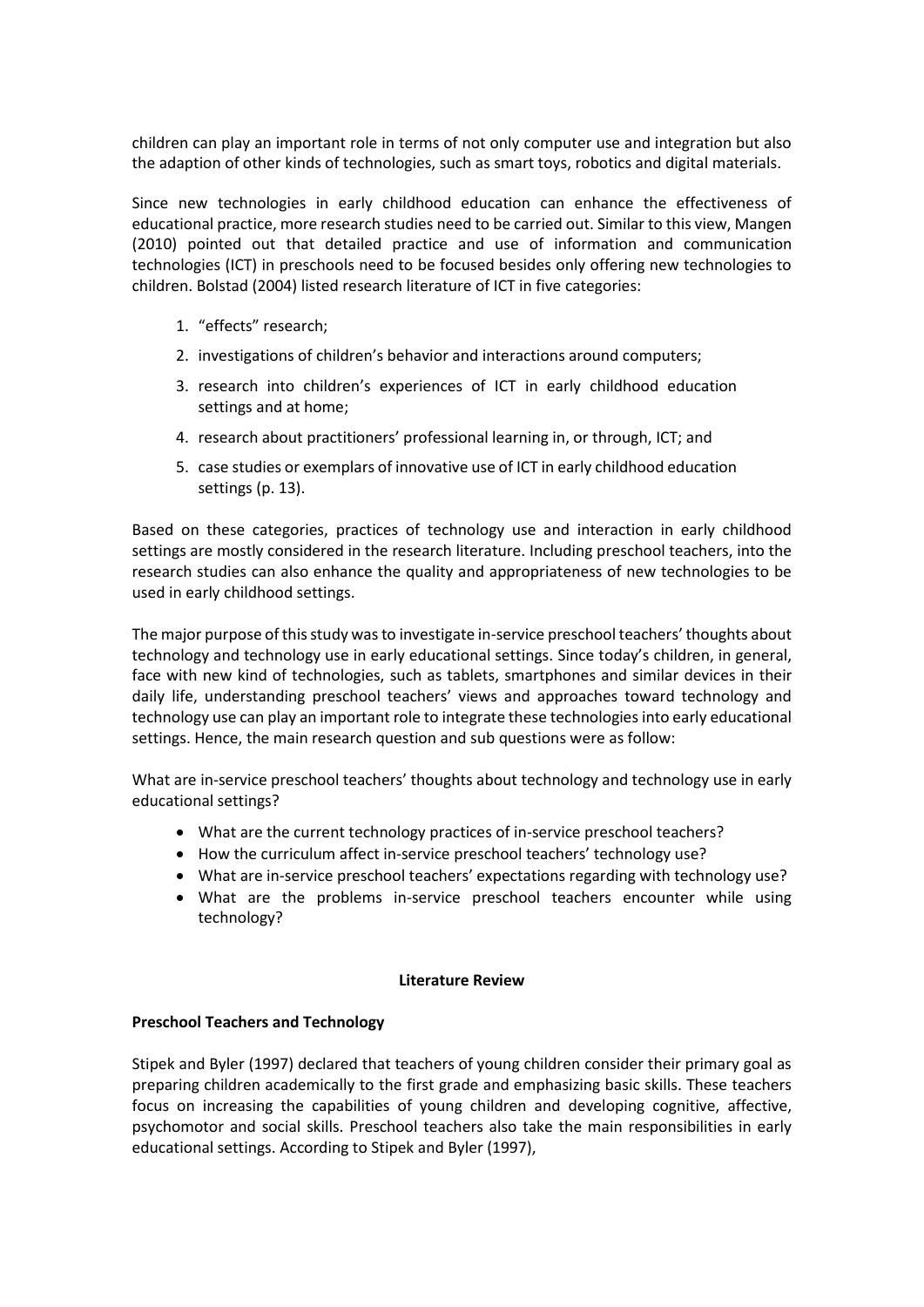*Teachers of young children make myriad decisions-about whether to emphasize basic skills; about the degree to which activities are child- versus teacherinitiated, structured or unstructured, completed alone or with peers; about how strict to be in managing the classroom; and so on* (p. 305).

Early childhood teachers generally demonstrate child-centered beliefs (Isikoglu, Basturk & Karaca, 2009). The preschool curriculum in Turkey also expects teachers to follow child-centered practices in learning environments (MoNE, 2013). Technology's active and dynamic role in early educational settings can provide alternative child-centered practices. Technology's capability of including children into several activities as active participants gives an opportunity to teachers to create child-centered learning environment. Since the curriculum allows teachers to provide rich and a variety of activities for children (MoNE, 2013), technology can be integrated into early educational settings to support child centered learning.

Since preschool teachers make several decisions in early educational settings, it is important to emphasize teachers' approaches and opinions. Information and Communication Technologies (ICT) use in early educational environments might also be affected by the teachers' views and intentions. Blackwell, Lauricella and Wartella (2014) found in their study that early childhood teachers' attitudes towards the role of technology are of great significance in terms of technology use. Kalaš (2010) affirms that ECE teachers support the educational value of ICT. Similarly, teachers of young children generally have positive attitudes or views towards the use and integration of new technologies (Marsh et al., 2005; Nikolopoulou & Gialamas, 2009). Teachers' positive approaches toward new technologies in early educational environments can accelerate the integration of ICT. Teachers who believe the educational value of ICT can lead children to technology related activities and integrate these activities to the preschool curriculum.

Although the survey studies in the literature provide numerical results as to the number of computers or use frequency, these studies show little information about teachers' integration of computers for supporting the learning of young children (Chen & Chang, 2006). There should be more studies investigating the current situation of preschool teachers in terms of technology integration and use in early educational settings. "To better prepare early childhood teachers for computer use, more information about their current skills and classroom practices is needed" (Chen & Chang, 2006, p.169). Hence, investigating the current practices of preschool teachers can be an effective starting point for integrating new technologies into early educational environments.

The studies in Turkish literature have generally been based on survey research methodology, focusing on the attitudes and thoughts of early childhood teachers toward the use of technology, specifically computers (Kabadayi, 2006; Oguz, Ellez, Akamca, Kesercioglu, & Girgin, 2011; Onkol, Zembat, & Balat, 2011; Yurt & Cevher-Kalburan, 2011). Although Gok, Turan and Oyman (2011) made a research about investigating the preschool teachers' views on usage of information technologies, the sample consisted of 10 teachers working at private schools and only focus group meetings were carried out to collect data. Based on the current studies in Turkish literature, it can be stated that the more detailed qualitative research studies should be conducted to understand the current practices and views of early childhood teachers. As Blackwell et al. (2014) declared, personal beliefs of early childhood teachers are of great significance in terms of technology use. Additionally, "in the classroom, teachers adapt computer use to accommodate children's varying levels of skills, different personal interests,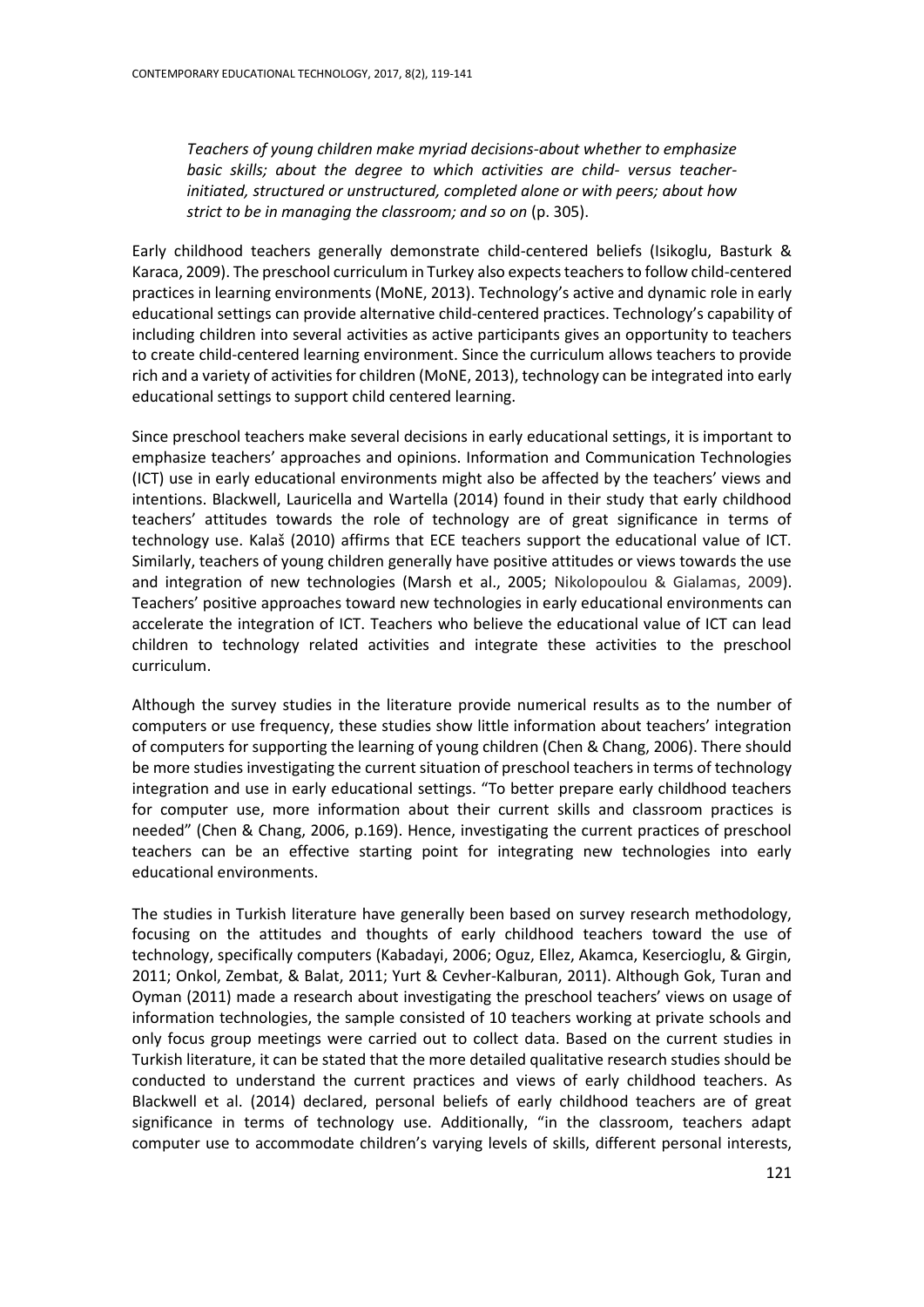and optimal social groupings". (Chen & Chang, 2006, p. 181). Therefore, understanding the current practices, views and beliefs of early childhood teachers towards the use of technology can play a critical role to integrate new technologies since they are the main practitioners in early educational settings.

## **Preschool Curriculum in Turkey**

As of 2013-2014 educational year, there are 26,698 schools giving early childhood education with 1,059,495 children and 63,327 teachers in Turkey (MoNE, 2014). "One of the major political issues in early childhood education in Turkey is to increase the schooling rate at this level because it is pretty high among EU countries (95%) compared to Turkey (16%)" (Atay-Turhan, Koc, Isiksal, & Isiksal, 2009, p. 352). Another important issue as to early childhood education in Turkey is updating the preschool curriculum in specific time periods. The final curriculum was prepared by the Ministry of National Education in 2013 towards 36-72 months age children. The main titles presented in the curriculum are; (1) General purposes of national education, (2) The purpose of preschool education, (3) The main principles of preschool education, (4) The significance of preschool period, (5) Introduction to the preschool curriculum, (6) Developmental characteristics, objectives and indicators, (7) Planning and implementing of preschool education, and (8) Evaluation of preschool education (MoNE, 2013). Child based, play based, flexible, eclectic, and well balanced activities are some of the important characteristics of preschool education (MoNE, 2013). Additionally, discovery based learning, enhancing creativity, and experiencing real life situations also play very important role in preschool education.

Compared with the preschool curriculum developed in 2006, the major difference of new curriculum is to focus on enriching learning experiences of children. Although both of the curricula do not mention the term "technology" and "technology use", the new developed curriculum, at least, shows statements regarding of using materials and providing alternative stimulus to enrich learning experiences and educational environments. Objectives and explanations of different domains based on the different age groups compose the main part of the curriculum. Cognitive objectives, language objectives, social and affective objectives, psychomotor objectives and self-care objectives toward 36-48, 48-60 and 60-72 months age children are explained in the curriculum in a detailed way (MoNE, 2013). Since the preschool curriculum requires preschool teachers creating rich learning experiences for children and providing children centered flexible learning environment, it is important to investigate preschool teachers' thoughts about technology and technology related practices in early childhood education.

## **Research Methodology**

## **Participants**

Convenience sampling was the main sampling strategy to select and determine the participants. According to Marshall and Rossman (2011), "researchers' site selection and sampling often begin with accessible sites" (p. 107). Researchers, firstly, contacted with several public and private preschools in Ankara district of Turkey. After getting the required permission from the school managers to conduct interviews in their preschools, researchers requested in-service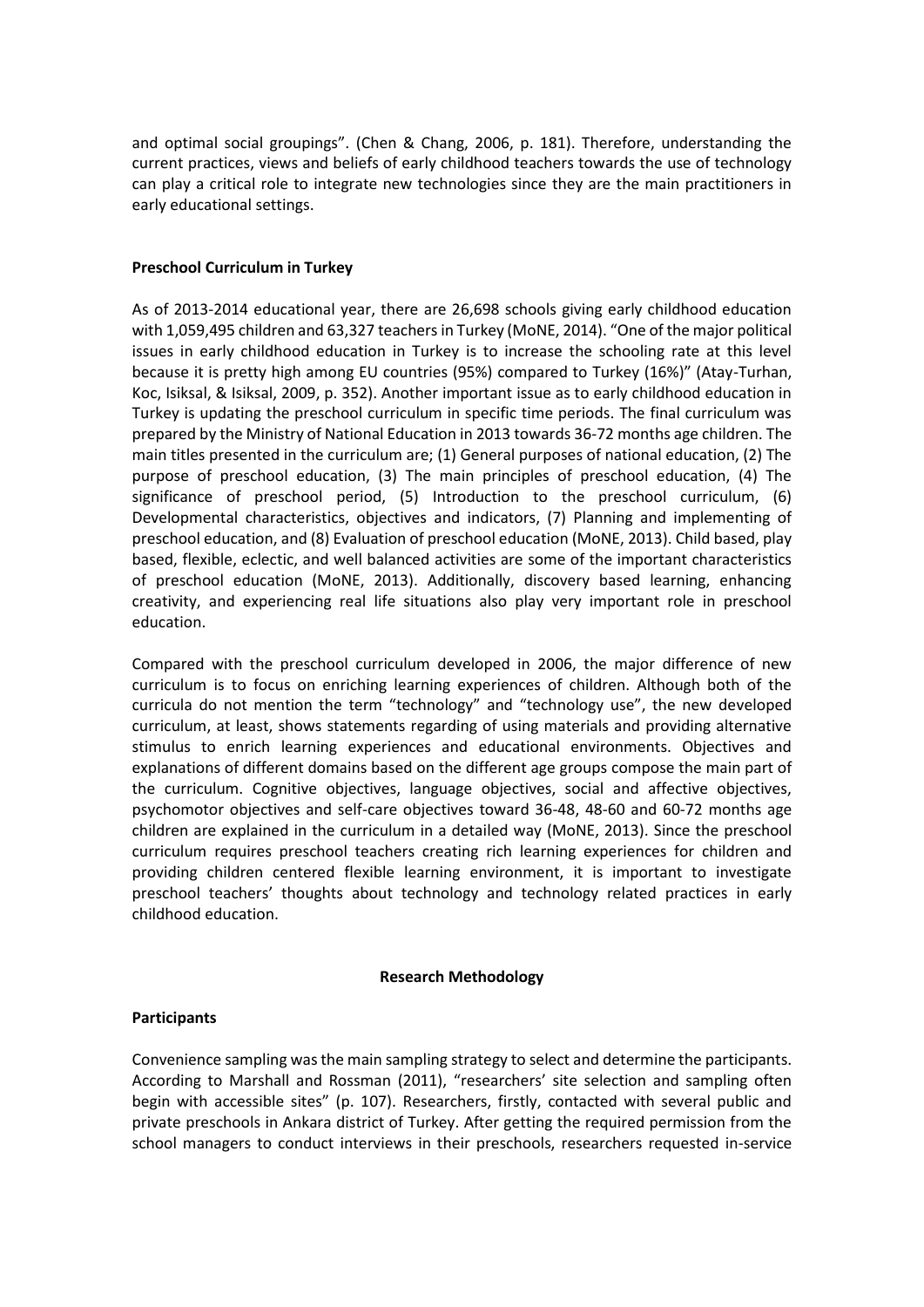preschool teachers to conduct interviews for understanding their thoughts about technology and technology use. Finally, researchers went to preschools that teachers work and made interviews with them accepting to attend the study. In total, 6 public and 3 private preschools were selected to conduct interviews. Therefore, convenience sampling was mainly applied in this study to reach the volunteers.

18 preschool teachers participated interview sessions to understand their views toward technology and technology use. All teachers were women. Teachers who were eligible to attend the study and eager to share their views were selected from both public and private preschools (see Table 1). Teachers were coded like PT with a sequence number. All teachers declared that they use technology, mostly computers in their classrooms. Half of them showed a positive belief as to using technology in a competent way (see Table 1).

| No              | Age | <b>Education Level</b> | School  | <b>Teaching</b> | Technology /    | Belief as to |
|-----------------|-----|------------------------|---------|-----------------|-----------------|--------------|
|                 |     |                        |         | experience      | Computer Use at | using        |
|                 |     |                        |         | (year)          | School          | Technology   |
|                 |     |                        |         |                 |                 | competently  |
| PT <sub>1</sub> | 34  | Bs - ECE               | Public  | 13              | Yes             | No           |
| PT <sub>2</sub> | 37  | Bs - ECE               | Public  | 14              | Yes             | Yes          |
| PT <sub>3</sub> | 39  | Bs - ECE               | Public  | 12              | Yes             | No           |
| PT4             | 37  | Bs - ECE               | Public  | 15              | Yes             | No           |
| PT5             | 34  | Bs - ECE               | Public  | 15              | Yes             | No           |
| PT <sub>6</sub> | 29  | Bs - ECE               | Public  | 9               | Yes             | Yes          |
| PT7             | 29  | Bs - ECE               | Private | 9               | Yes             | Yes          |
| PT8             | 26  | Bs - ECE               | Public  | 4               | Yes             | Yes          |
| PT9             | 29  | Bs - ECE               | Public  | 7               | Yes             | No           |
| PT10            | 32  | Ms - ECE               | Public  | 9               | Yes             | No           |
| PT11            | 30  | Bs - ECE               | Private | 9               | Yes             | Yes          |
| PT12            | 30  | Ms - ECE               | Public  | 10              | Yes             | No           |
| PT13            | 34  | Bs - ECE               | Public  | 14              | Yes             | Yes          |
| PT14            | 24  | Bs-Child               | Private | 4               | Yes             | Yes          |
|                 |     | development            |         |                 |                 |              |
| PT15            | 24  | Bs - ECE               | Private | 4               | Yes             | No           |
| PT16            | 29  | Bs - ECE               | Public  | 7               | Yes             | Yes          |
| PT17            | 33  | Bs - ECE               | Public  | 8               | Yes             | Yes          |
| PT18            | 26  | Bs - ECE               | Public  | 4               | Yes             | No           |

## Table 1. Information about Interviewed Teachers

## **Data Collection Instrument**

The purpose of the study was to understand in-service preschool teachers' thoughts about technology and technology use in early educational settings. Since understanding preschool teachers' views and practices require in-depth analysis, interviews were selected as the main data collection instrument of this study. Interviews could enable research to ask open-ended questions to better understand the thoughts of preschool teachers. According to Marshall and Rossman (2011), "interviews have particular benefits because an interview yields data in quantity quickly" (p. 145). In addition, interviews allow researcher to understand the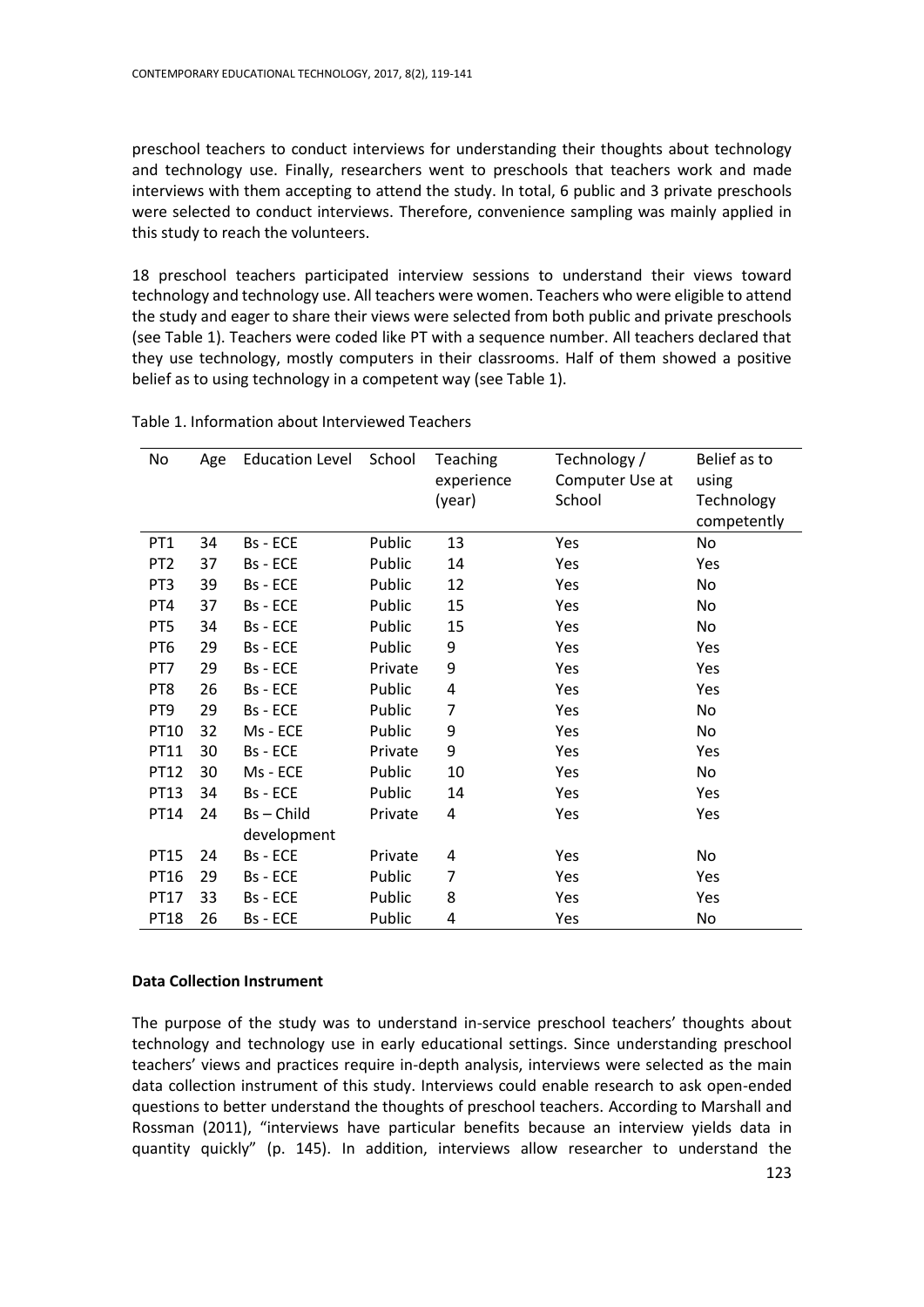interviewee's thinking (Bogdan & Biklen, 2007). In the current study, semi-structured interviews were preferred. As Brenner (2006) stated, "a semi structured protocol has the advantage of asking all informants the same core questions with the freedom to ask follow-up questions that build on the responses received" (p. 362). Semi-structured interviews were conducted to understand in-service preschool teachers' thoughts about technology and technology use in early educational settings.

An interview protocol was used during interview sessions. The interview protocol included three main categories, namely interview plan, demographic questions and questions as to content and process. The researcher explained the purpose of the study and gave information about the interview process in the plan category. Interviewees' demographic information was gathered in the category of demographic questions. This category included 3 questions for knowing the interviewee's teaching year experience, age and the university graduated. The category of questions as to content and process included 13 main questions in total. What kind of technologies preschool teachers use, in which courses they use, for what purposes they use, what contributions technology provides in terms of teachers, children and curriculum, what kind of institutional support they get towards technology use, how the curriculum supports in terms of technology use, what the advantages and disadvantages of technology use are in preschool settings, why children need technology, what the positive and negative effects of technology use are on children, what contributions of technology use are in terms of educational life, what the description of technology can be, how the teacher's attitude toward technology is, and what the competence of the teacher is toward technology were the main questions of the interview protocol. Alternative questions were added for 4 different main questions. Additionally, prompts were used in 4 different questions to increase the clarity of the questions. Interview style, organization and questions were reviewed by a scholar who was working as professor in the department of educational sciences and expert on the qualitative research. In addition, two scholars from the field of instructional technology made suggestions on the interview questions. After getting feedbacks and revisions to be made, the final version of interview protocol was prepared.

## **Data Collection Process**

The interviews were conducted with in-service preschool teachers one by one in different public and private preschools in Ankara district. Each interview was carried out in a room of the preschool where the teacher worked. Tape recorder was used to record the interview session by getting the permission of the interviewee. Interviews took 27 minutes on average.

# **Data Analysis Technique**

The main purpose of the study was to understand in-service preschool teachers' thoughts about technology and technology use in early educational settings. Therefore, semi structured interviews were applied to understand preschool teachers' thinking in depth. For analyzing the data gathered via semi structured interviews, content analysis was preferred because it could enable researchers to reach common points regarding with the transcribed data. Content analysis is a technique enabling researcher to generally analyze written contents (Fraenkel & Wallen, 2006). They also stated that "content analysis can be used in any context in which the researcher desires a means of systematizing and quantifying data" (p. 484).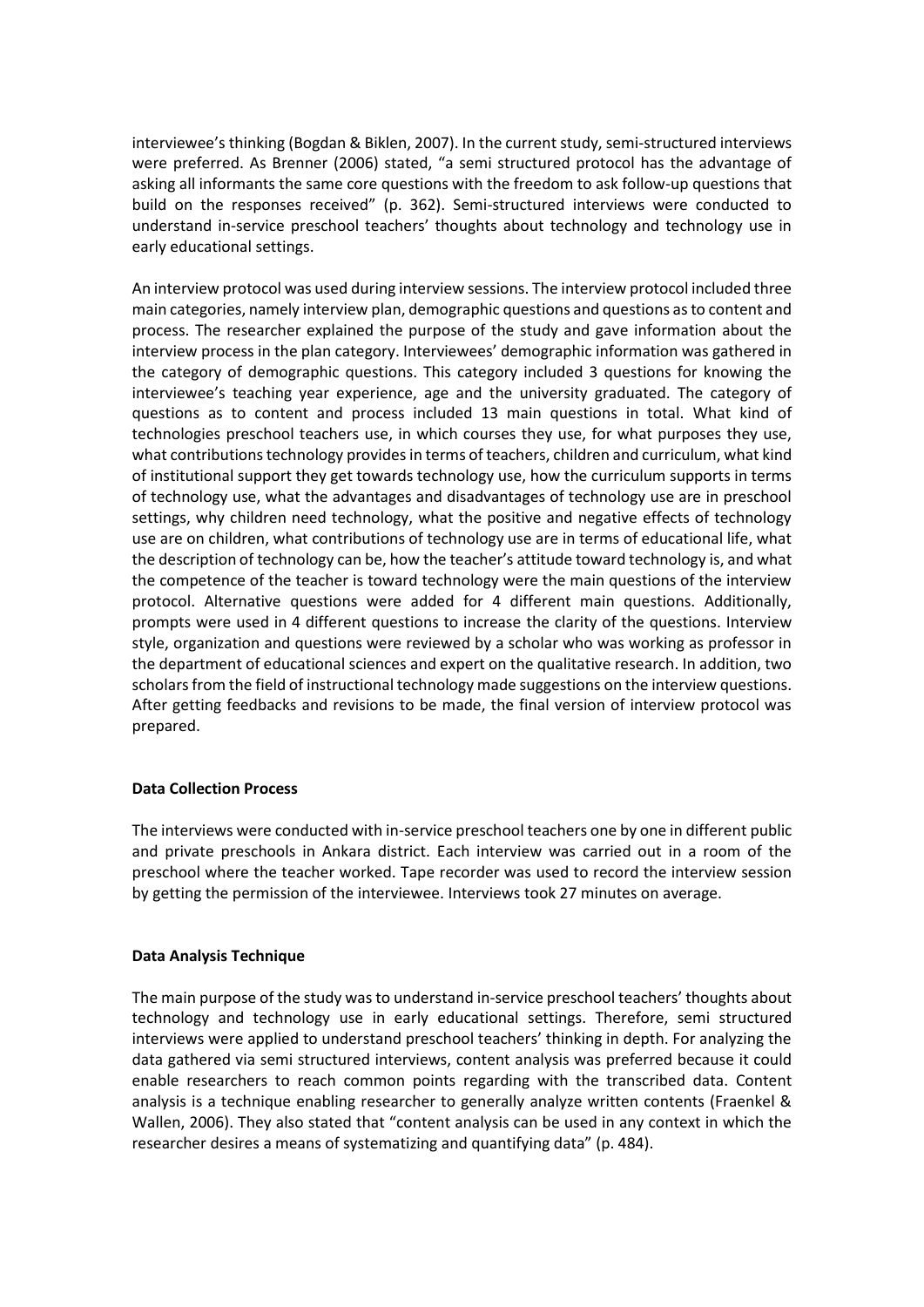Bogdan and Biklen (2007) listed qualitative analysis steps as "working with the data, organizing them, breaking them into manageable units, coding them, synthesizing them, and searching for patterns" (p. 159). In light of this view, qualitative data analysis was started with organizing and working with the data for this study. In this step, all data gathered via interviews, were organized and transcribed to MS Word document. After organizing the data, the coding which bases the main process of content analysis was applied. Qualitative coding requires reviewing the data to find patterns and generating words or phrases to represent these patterns (Bogdan & Biklen, 2007). Therefore, researcher coded all themes and sub themes. Axial coding was applied in the coding part of the analysis process because "axial coding enables researcher to group the codes according to conceptual categories that reflect commonalities among codes" (Marshall & Rossman, 2011, p. 215). After finishing the coding process, themes emerged based on the axial coding. The researcher composed themes by considering the commonalities among codes created. After creating themes, the next step was making interpretations. The researcher tried to create meaningful connections by looking at the themes and related codes in this step. In the writing up step, researcher created all themes as title and reported all titles with quotations in accordance with the research question.

#### **Trustworthiness of the Study**

Trustworthiness of the study is related with reliability and validity issues. Reliability and validity are mainly seen as the criteria of a good qualitative research (Marshall & Rossman, 2011). Since trustworthiness of the study is of great significance for the quality of the study, several strategies as to reliability and validity issues were taken into consideration.

#### **Intercoder Reliability**

According to Marshall and Rossman (2011), intercoder reliability means consistency between independent coders in terms of the definitions of each code. Creswell (2009) also stressed that intercoder agreement requires two or more coders coming together on the codes derived from the same part of the written content. Since coding is the main and essential activity of intercoder reliability, it is very important to find intercoder who has information about intercoder reliability and enough experience of coding. Therefore, a research assistant who conducted qualitative research studies and carried out qualitative coding participated to this study as an intercoder. She was a doctorate candidate at the department of Computer Education and Instructional Technology. Her main research field was instructional technology and she published several proceedings including qualitative research methods. She was also one of the intercoders in one of her studies in the past so that she was considered as experienced in qualitative coding. According to Miles and Huberman (1994), interrater reliability is calculated as below:

Intercoder reliability score = Number of agreements / (Number of agreements + Number of disagreements)

Miles and Huberman (1994) emphasized that the score which is at least .80 is accepted as good reliability. In this study, Miles and Huberman (1994)'s criteria was the basis on evaluating the intercoder reliability.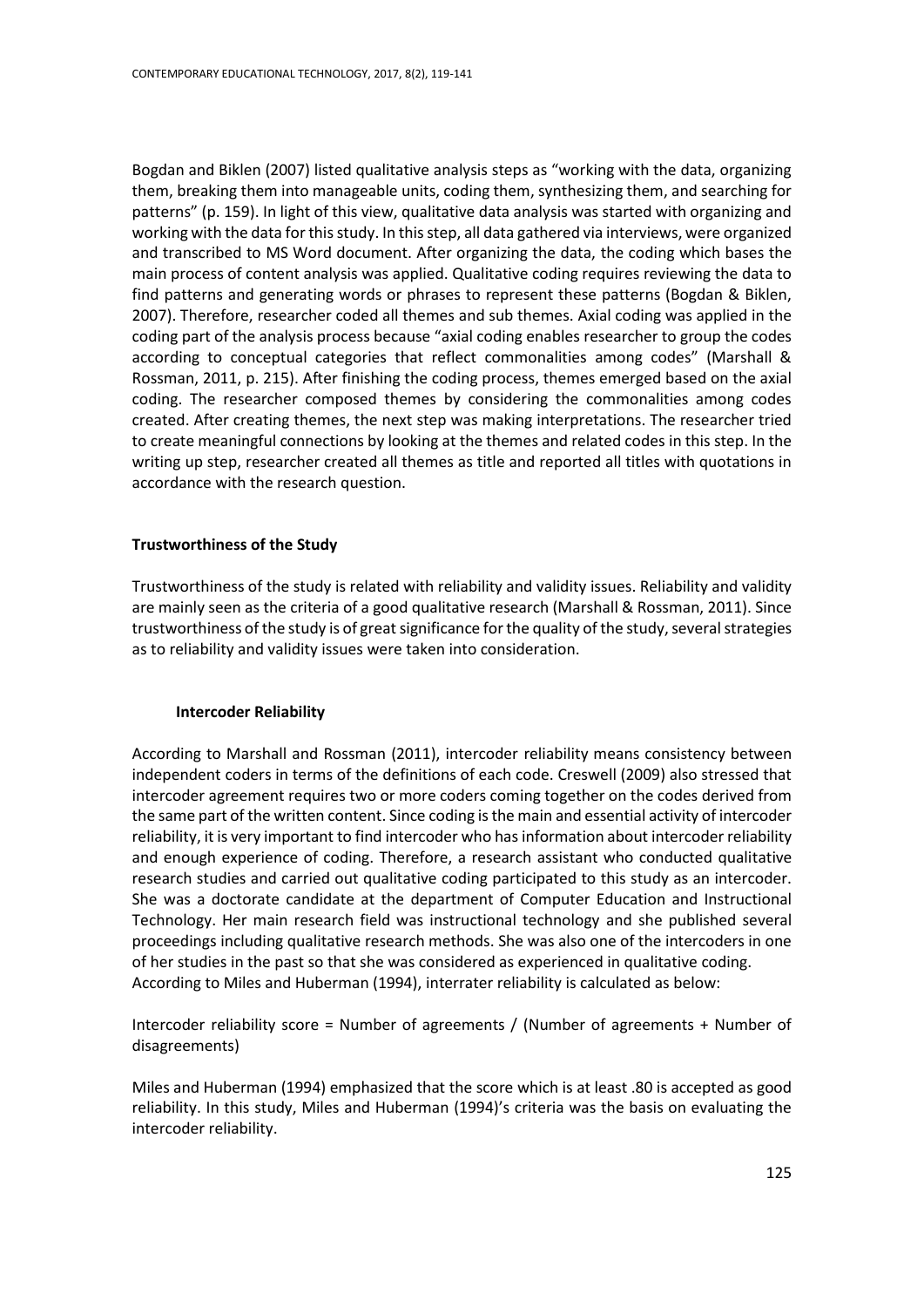In this study, intercoder reliability process was done for interviews conducted with 18 in-service preschool teachers to understand their thoughts about technology and technology use in early educational settings. Before starting the coding activity, purpose of the study and main research question were explained to the intercoder by the researchers. Researchers and the intercoder got an agreement about the process of coding like coding independently, comparing the codes and coding again if necessary. After transcribing the 18 interviews, an information rich transcription was selected by the researchers. The transcription together with a document including the research question and a short info about the study was sent to the intercoder via e-mail. The researchers and intercoder coded the transcription independently and finished coding in nearly 7 days. After finishing the coding, intercoders got together to compare the codes. Since the codes given were not consistent between the intercoders and intercoder reliability score was not enough to meet the criteria of good reliability score, the intercoders decided to code a new transcription. They also talked about the codes and tried to understand why they gave different codes to the same text. They also reached an agreement about the codes having close meanings. The same coding procedure was also applied for coding the second transcription from 18 interviews. After finishing the coding, the intercoders got together and compared the codes. Number of agreements including the codes with similar meanings and number of disagreements were calculated. Based on Miles and Huberman's (1994) formula, intercoder reliability score was calculated as .88 which was good level of reliability.

## **Member Checking**

"Member checking determines the accuracy of the qualitative findings through taking the final report or specific descriptions or themes back to participants and determining whether these participants feel that they are accurate" (Creswell, 2009, p. 191). Creswell and Miller (2000) stated that sending transcriptions to the participants can be considered as a method for applying member checking. Hence, one of the transcriptions of 18 interviews was sent to the interviewee to check the raw data of the taped interview. The feedback of the interviewee was that the data was consistent with the taped interview and there was no need to change anything in the data.

## **Findings**

To answer the research question, semi-structured interviews were carried out with 18 in-service preschool teachers. Eleven main themes emerged to understand their thoughts about technology and technology use in early educational settings. These themes were:

- Used Technologies
- Specific Characteristics of Technology
- Educational Use of Technology for Various Purposes
- Advantages of Technology for Children
- Potential Disadvantages of Technology for Children
- Turkish Preschool Curriculum in terms of Technology use
- Advantages of Technology for Teachers
- Teachers' Problems about Technology Use
	- **Pedagogical Problems**
	- **Infrastructural Problems**
- Teachers' Expectations about Technology Use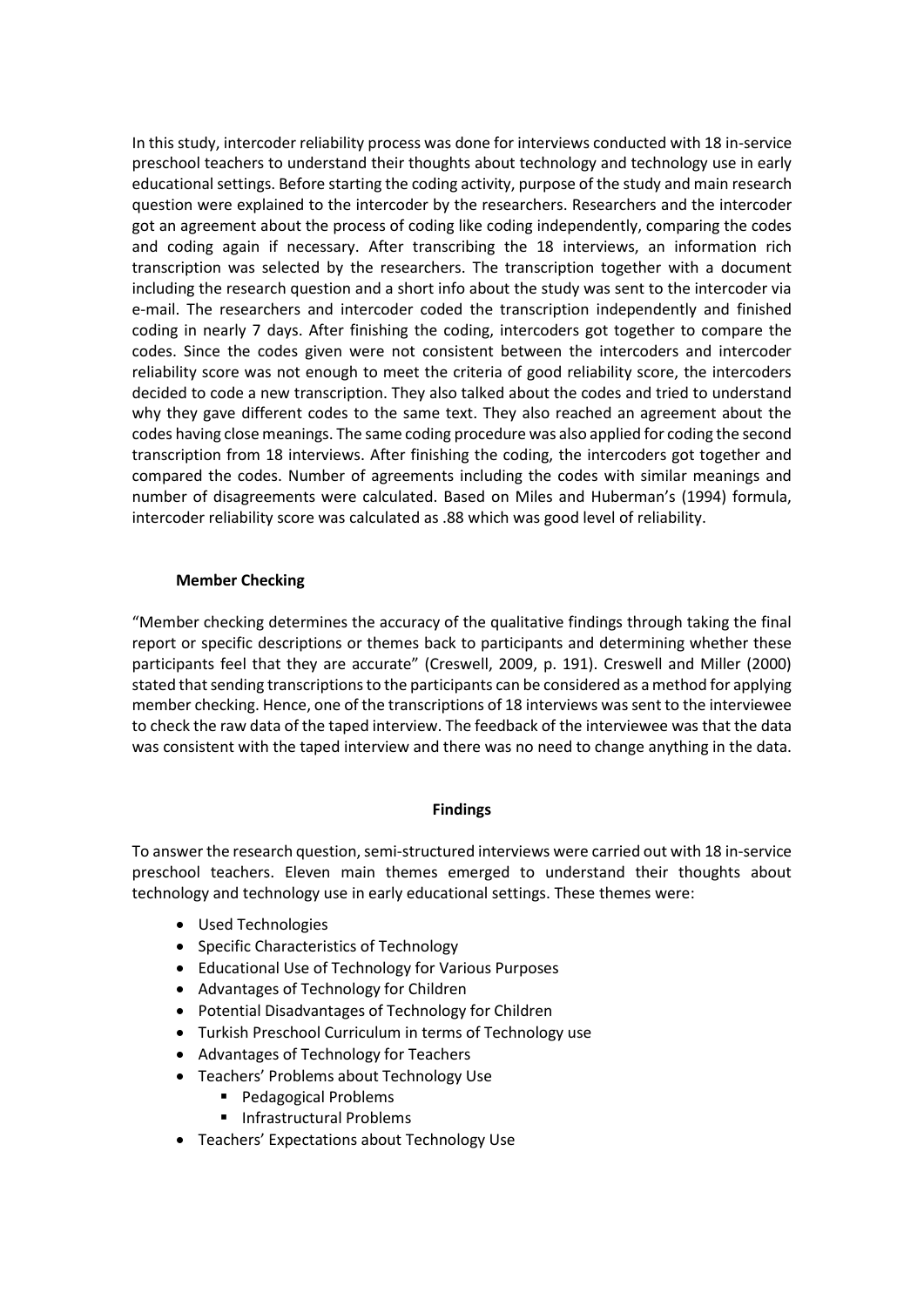- Technology Use Activities of Teachers
- Teachers' Thoughts about Technology Use

These themes were explained in detailed in the following section.

## **Used Technologies**

All of teachers said that they use computers in preschool education. Additionally, 14 of 18 teachers declared using projector as a technology at school. For instance, a teacher stated:

*If I need to present something to children, I make presentation via projector*  (PT10).

Overhead projector was another technology used by 10 of 18 teachers. 5 of 18 teachers said that they use TV as a technology at school. For instance, a teacher stated:

*We also benefit from television. Children watch educational cartoons from television* (PT10).

In conclusion, computer, projector, overhead projector and TV were the technologies that teachers used in preschool settings. It can be inferred from this finding that teachers prefer to use various technologies rather than using only computers.

## **Specific Characteristics of Technology**

All of teachers mentioned the visual characteristic of technology. In addition, 15 of 18 teachers considered the audial characteristic of technology. For example, a teacher stated:

*I use technology since its visual and audial sides take attention of children more and help remembering easily* (PT8).

The concrete characteristic of technology was mentioned by 4 of 18 teachers. In addition, the affective and quick characteristics of technology were said by 3 of 18 teachers. Lastly, only 2 of 18 teachers considered the repetitive characteristic of technology.

In conclusion, teachers mentioned the visual, audial, concrete, affective, quick and repetitive characteristics of technology. It can be inferred from this finding that teachers are aware of the power of technology having multiple characteristics.

## **Educational Use of Technology for Various Purposes**

12 of 18 teachers stated that they use technology in storytelling activities. For instance, a teacher said:

*I like storytelling by using slides from the computer. I use it once per a week because it is a very effective method for children* (PT10).

10 of 18 teachers said that they use technology in native language activities. A teacher gave an example to the native language activity as follow: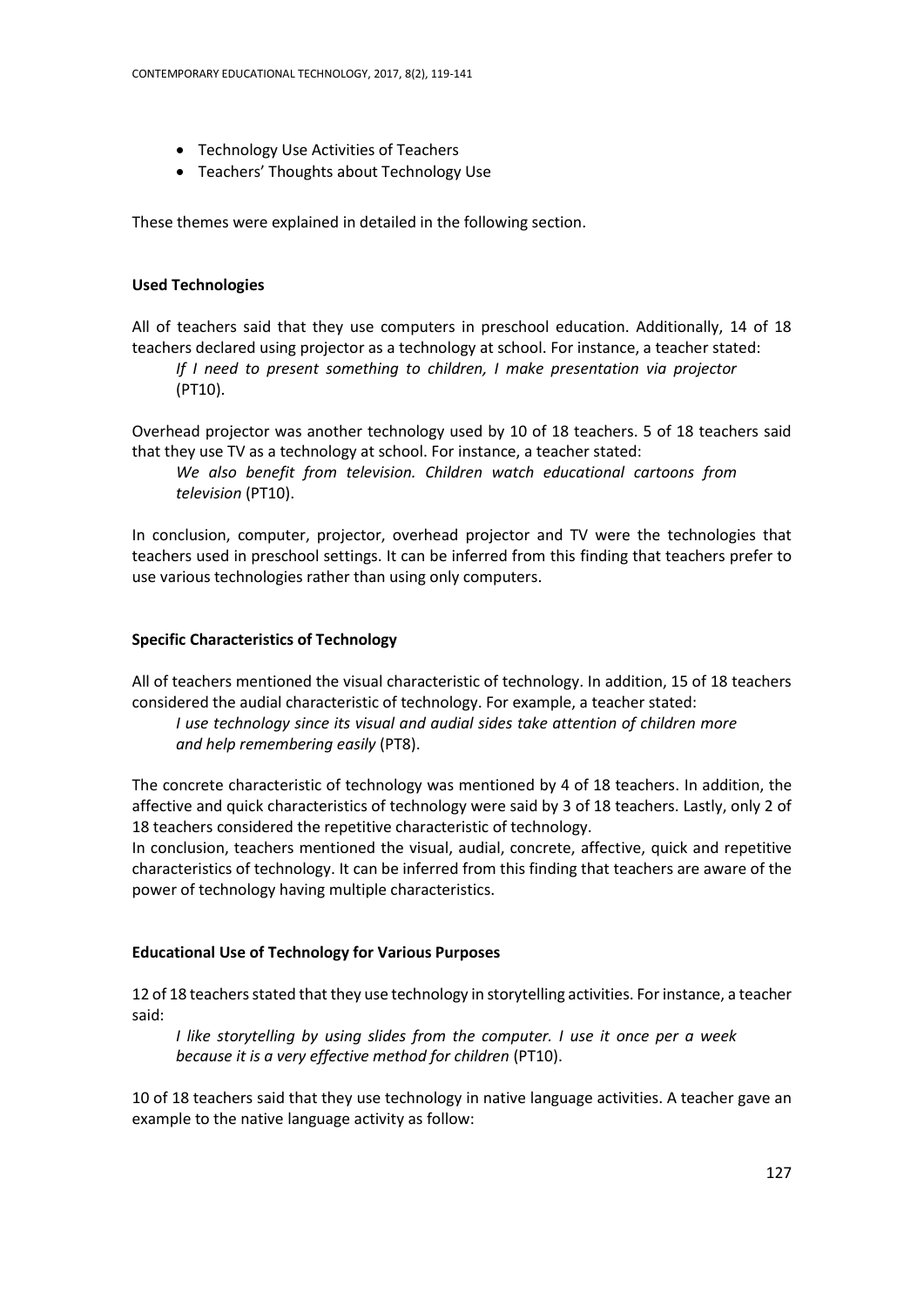*I use technology especially in native language activities. I use it in the activity of preparation to literacy* (PT6).

10 of 18 teachers also declared that they use technology in math activities. Technology use in cognitive activities was mentioned by 7 of 18 teachers. For instance, a teacher stated:

*I* can give cognitive objectives, such as counting and matching to children with *educational games* (PT6).

7 of 18 teachers also said that they use technology for listening music in an educational purpose for children. 6 of 18 teachers pointed out that they use technology in science and nature activities. Based on 6 of 18 teachers' responses, technology is used for teaching several concepts. According to 6 of 18 teachers, technology is used for presenting educational cartoons. 5 of 18 teachers stated that they use technology for presenting animations to children with educational purposes. 3 of 18 teachers also emphasized that they use technology for presenting art activities and documentaries.

In conclusion, teachers preferred to use technology in storytelling activities, native language activities, math activities, cognitive activities, music activities, science and nature activities, concept teaching, showing cartoons and animations, and art activities and documentaries. It can be inferred from this finding that teachers adapt technology into several classroom or curriculum based activities.

#### **Advantages of Technology for Children**

According to 15 of 18 teachers, technology takes attention of children. For instance, a teacher stated:

*Watching television rather than only seeing in story book or listening the character with seeing its visual takes attention of children* (PT4).

12 of 18 teachers said that technology allows visual learning of children. A teacher explained this as follow:

*I showed from computer by supporting with visual things. They listened Beethoven while watching the pictures of Van Gogh. If I presented only pictures, it would not give that effect* (PT7).

Based on the responses of 11 of 18 teachers, technology helps permanent learning. For instance, a teacher stated:

*Children do not forget things that they watch from technology. For example, we have educational software CDs related with animals. They can carefully learn from that CDs and they do not forget* (PT4).

7 of 18 teachers stated that technology improves cognitive skills of children. 7 of 18 teachers also said that technology addresses many senses of children. According to 6 of 18 teachers, technology considers individual differences. Improving psychomotor skills was another advantage of technology and stated by 6 teachers. 6 of 18 teachers mentioned about improving motivation as an advantage of technology for children. Besides, 5 teachers emphasized that technology adapts children to future easily. In addition, 5 of 18 teachers pointed out that technology improves the curiosity of children. 4 of 18 teachers also stated that technology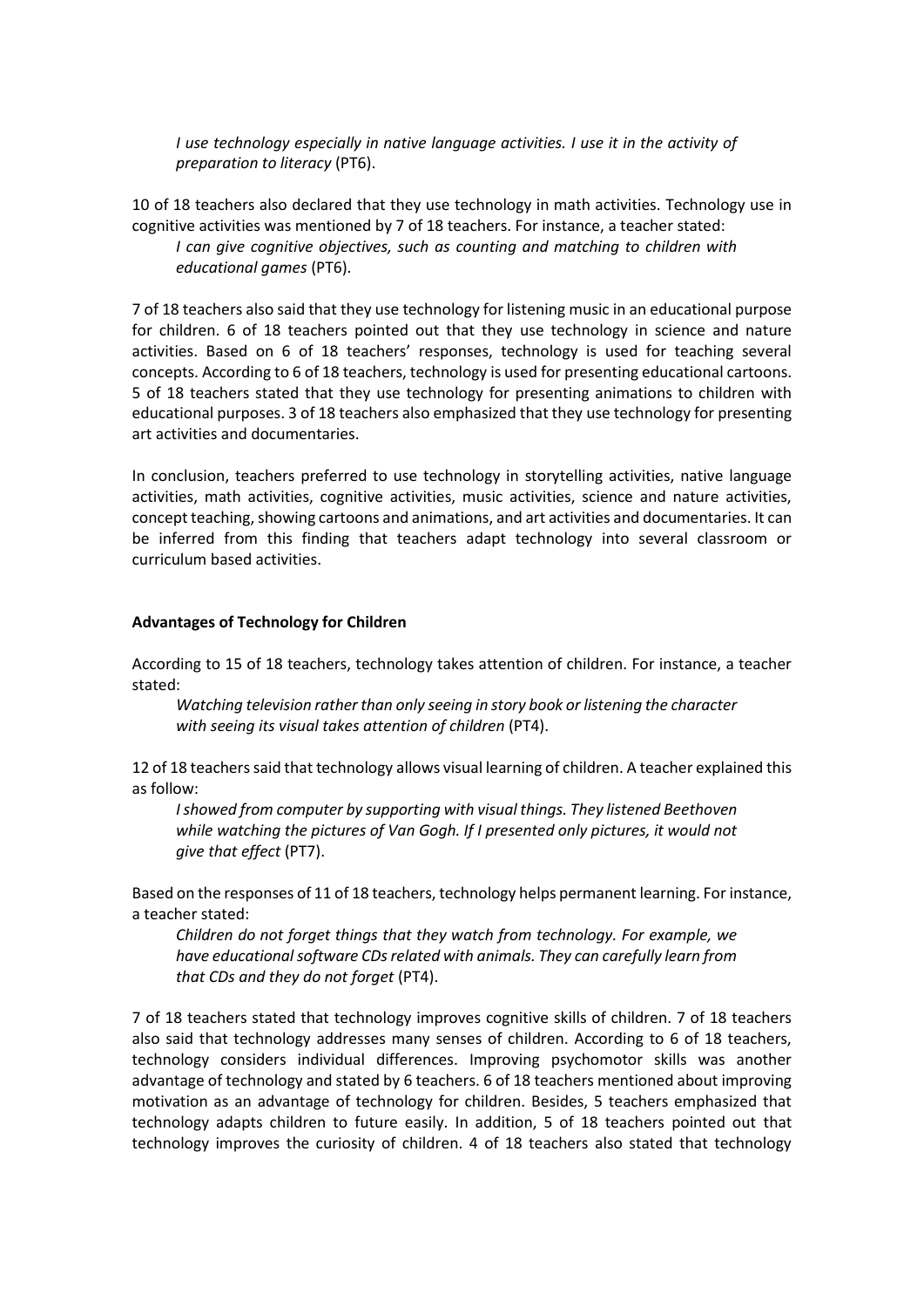improves hand-eye coordination of children. Moreover, 3 teachers pointed out that improving self-confidence of children and allowing learning by doing were other advantages of technology for children. Furthermore, rehearsal learning, helping children transfer their knowledge to real life and improving creativity of children were the other advantages of technology for children and only stated by 2 teachers.

In conclusion, based on teachers' responses, taking attention of children, allowing visual learning, helping permanent learning, improving cognitive skills, addressing many senses of children, considering individual differences, improving psychomotor skills, improving motivation, adapting children easily to future, improving the curiosity, improving hand-eye coordination, improving self-confidence, allowing learning by doing, rehearsal learning, helping children transfer their knowledge to real life and improving creativity were the advantages of technology. It can be inferred by considering these advantages that teachers believe the support and contribution of technology to children in many areas.

#### **Potential Disadvantages of Technology for Children**

According to 11 of 18 teachers, preventing socializing was a disadvantage of technology for children. A teacher explained this as follow:

*Technology prevents building communication of children with their friends. It is clear that children do not play games outside so much. They generally spend their times at home and they are interested in indoor activities (PT11).*

Based on the responses of 5 teachers, technology also prevents social play. For instance, a teacher stated:

*Children play with computers or watch television rather than playing outside*  (PT6).

Besides, 5 teachers pointed out that children spend excessive amount of time while using technology. In addition, 4 teachers emphasized that children face with undesired things while using technology. A teacher explained this by saying:

*Many of the children know how to connect to internet and they can face with undesired things on the internet* (PT2).

Besides, 4 teachers mentioned about psychological problems as one of the disadvantages of technology for children. Additionally, uncontrolled use of technology was another disadvantage of technology for children and stated by 3 teachers. 3 of 18 teachers also stated that technology use can cause health problems for children. Moreover, speech problems and becoming addict were the other disadvantages of technology use for children and stated by 2 teachers as well.

In conclusion, preventing socializing, preventing social play, spending excessive amount of time, facing with undesired things, psychological problems, uncontrolled use of technology, causing health problems, speech problems and becoming addict were the disadvantages of technology mentioned by teachers. It can be reached from these disadvantages that teachers are aware of the problems in case of inappropriate technology use.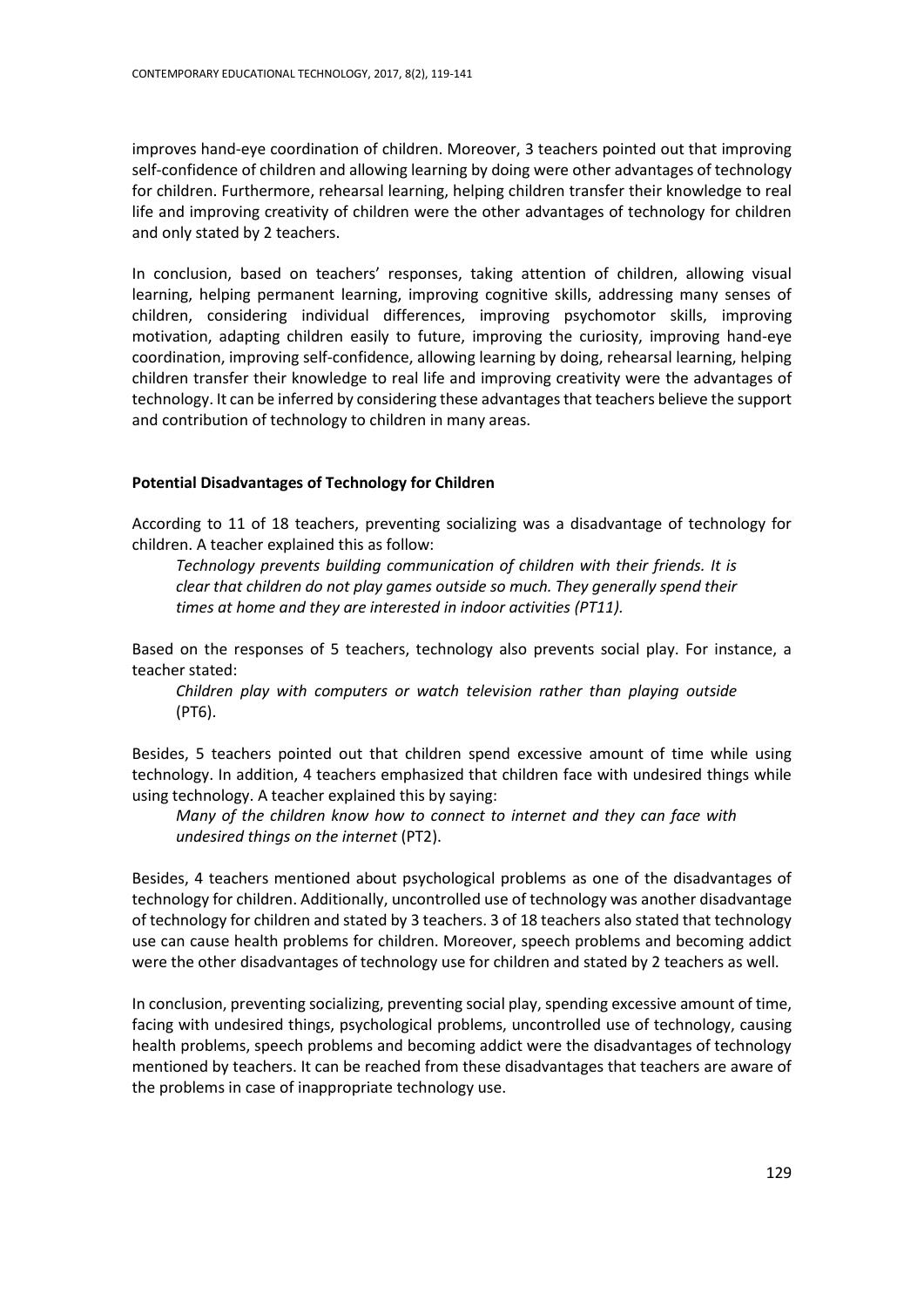#### **Turkish Preschool Curriculum in terms of Technology Use**

According to 13 of 18 teachers, Turkish preschool curriculum does not include goals and objectives for using technology. For instance, a teacher stated:

*There is no any objective including the word of technology. Tools can be exist but there is no any goal and objective related with technology* (PT2).

Additionally, 9 of 18 teachers emphasized that the curriculum is lack of guidance in use of technology. A teacher explained this as follow:

*There is no much guidance. This can be caused from the limited numbers of computers. There are some statements like including technology into education or*  activities but they are only written statements which are not practical (PT5).

Besides, 6 teachers pointed out that there is a necessity of detailed goals and objectives of technology use in the curriculum. In addition, 6 of 18 teachers stated that there is a necessity of having standardization in the curriculum about technology use. Moreover, lack of detailed explanations as to technology use in the curriculum was another statement for the theme of Turkish preschool curriculum in terms of technology use and stated by 4 teachers.

In conclusion, not including goals and objectives for using technology, lack of guidance in use of technology, necessity of detailed goals and objectives of technology use, necessity of having standardization in curriculum about technology use and lack of detailed explanations as to technology use were the views of teachers about technology use in Turkish Preschool Curriculum. It can be inferred from these findings that teachers consider the curriculum as insufficient in terms of statements about technology use.

#### **Advantages of Technology for Teachers**

According to 15 of 18 teachers, technology makes the teacher's job easier. For instance, a teacher stated:

*Quick access makes my job easier. On the other hand, I need to search, find pictures and show them to children. But, I can find them from internet easily and get colored copy of the pictures from the printer. So, it becomes a very easy process* (PT4).

In addition, 7 of 18 teachers pointed out that technology allows teacher to use different materials. A teacher explained this as follow:

*I use technology as different educational materials. It provides a different teaching environment to me. Education becomes successful if we give so many different stimuli to children* (PT12).

Using technology for acceleration of teaching was another advantage of technology for teachers and stated by 6 teachers. Besides, 6 teachers pointed out that technology helps teacher in classroom management. For instance, a teacher stated:

*You create a magical atmosphere in the classroom environment with the help of technology. It takes the attention of all children immediately. Hence, you don't*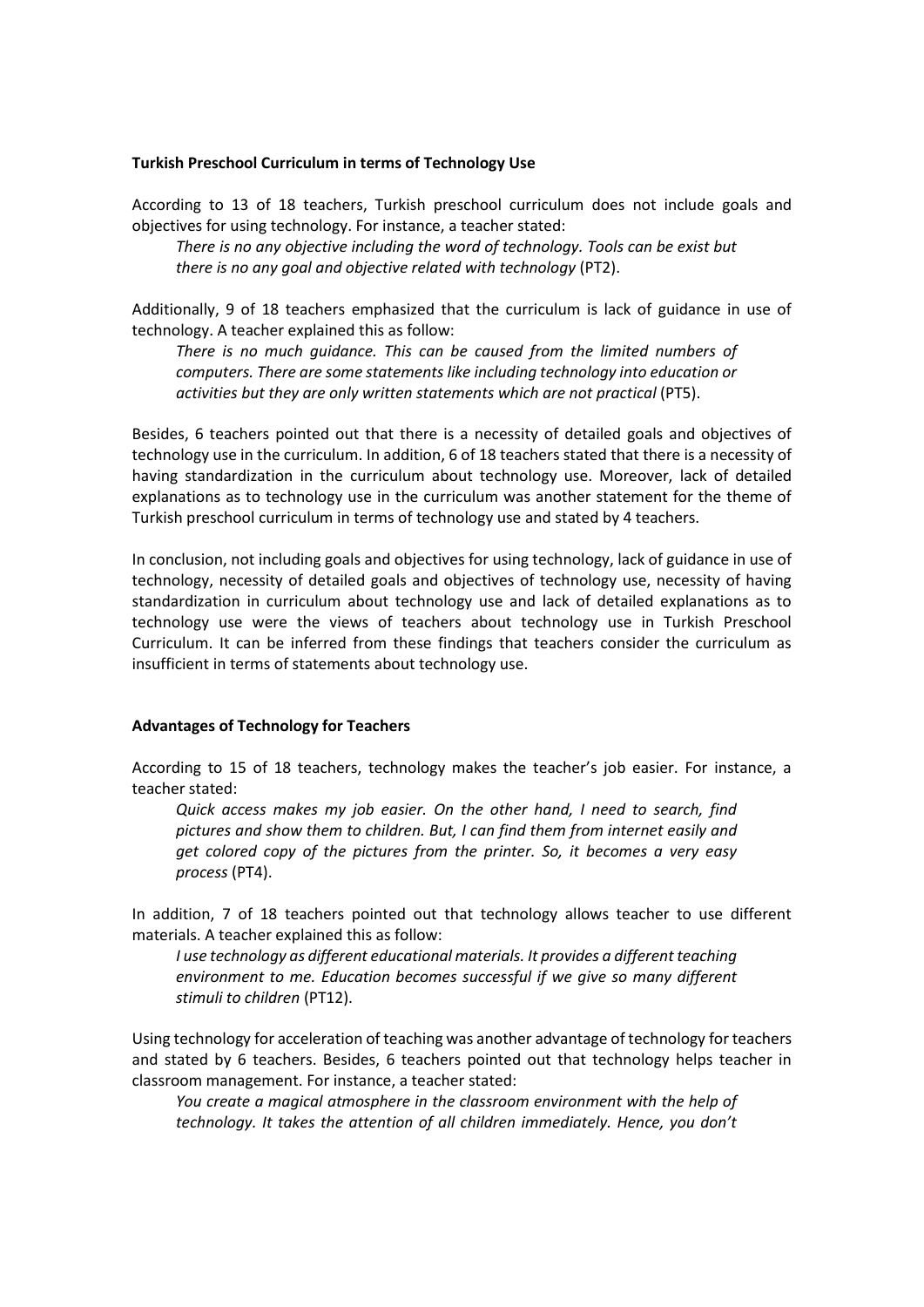*need to concentrate them one by one. Technology becomes a magic tool taking attention of children altogether at the same time* (PT11).

Lastly, saving time of teachers was the other advantage of technology for teachers and stated by only 3 teachers.

In conclusion, makes the teacher's job easier, allowing teacher to use different materials, acceleration of teaching, helping teacher in classroom management and saving time were the advantages of technology for teachers. It can be inferred by considering these advantages that technology supports teaching activities in preschool education.

#### **Teachers' Problems about Technology Use**

#### **Pedagogical Problems**

According to 6 of 18 teachers, they have difficulties in one to one interaction with technology for all children. For example, a teacher stated:

*There is only one computer in the classroom and all of the children want to play*  with the computer. So, this situation creates a problem (PT3).

In addition, inadequacy in teacher knowledge of technology use and limited technology use skills were the other pedagogical problems of teachers about technology use and stated by 4 teachers.

## **Infrastructural Problems**

7 of 18 teachers declared that there is a lack of high quality resources. A teacher explained this as follow:

*There are a lot of CDs. Each publisher produces educational CDs but they are not usable. CDs include some things but I never use them* (PT6).

Additionally, 6 of 18 teachers pointed out that there are difficulties in having a computer for each class. For example, a teacher said:

*I can make limited individual study with children by using technology because we don't have computers in the classrooms* (PT7).

Besides, 5 teachers emphasized that there is a lack of projector in classrooms. 5 of 18 teachers also declared that classrooms are crowded. Lastly, lack of computer lab was the other infrastructural problem of technology use and stated by only 2 teachers.

In conclusion, having difficulties in one to one interaction, inadequacy in teacher knowledge of technology use and limited technology use skills were the pedagogical problems about technology use. On the other hand, lack of high quality resources, having a computer for each class, lack of projector in classrooms, crowded classrooms and lack of computer lab were the infrastructural problems about technology use. It can be reached from these findings that teachers face with problems not only related with their personal technology use skills but also schools' technical capacities.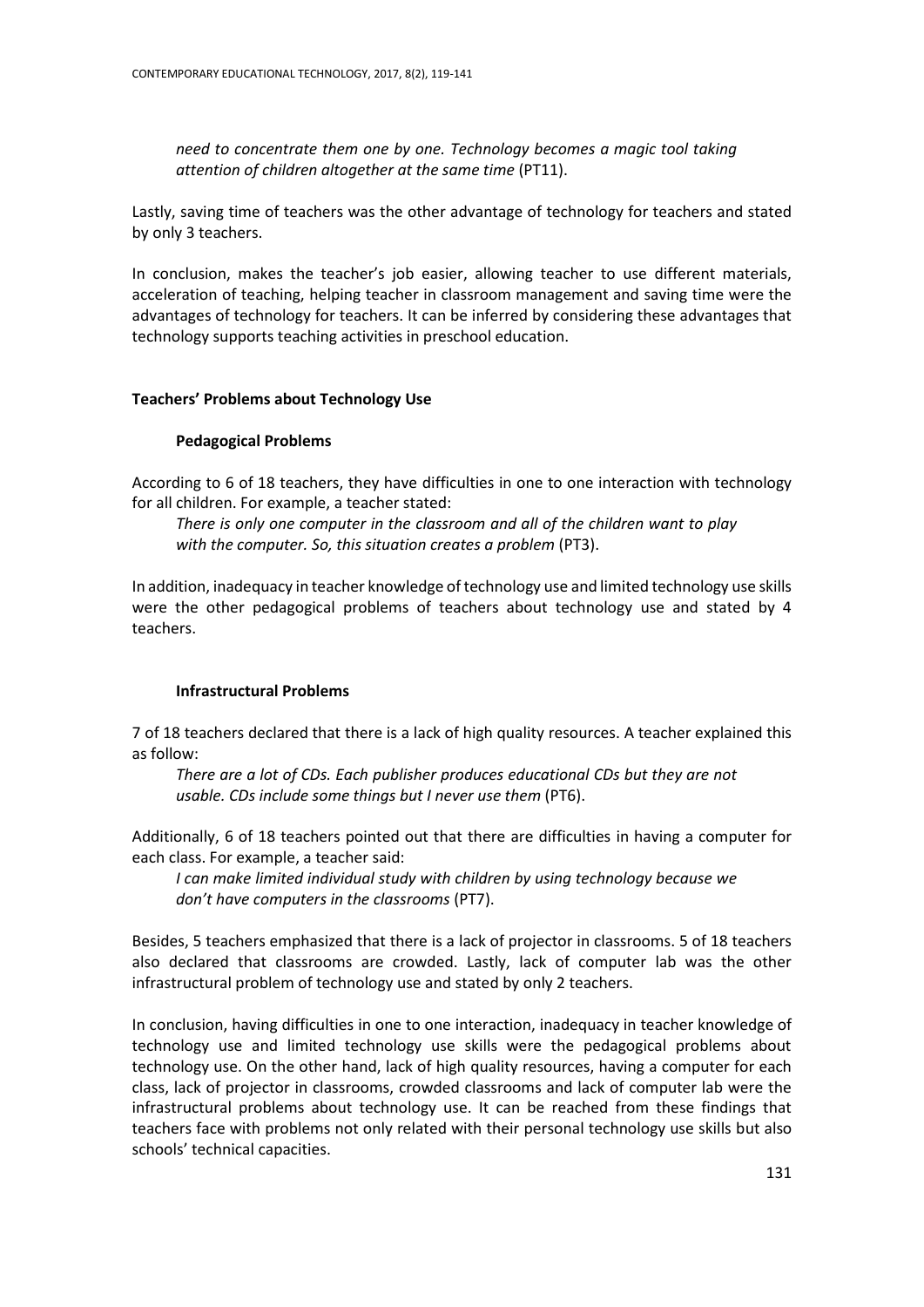#### **Teachers' Expectations about Technology Use**

Based on the responses of 16 of 18 teachers, teachers expect professional development courses of advanced technology use in preschool education. For instance, a teacher stated:

*In fact, I would like to get informed about computer programs especially graphical programs. I would like to learn programs about how to present pictures in different ways. I would also like to learn computer programming* (PT12).

Additionally, 16 of 18 teachers expect limitations on technology use for children. A teacher explained this as follow:

*I also use technology at school or in my activities. Technology use can be limited based on time limitation or the level of reaching an objective* (PT9).

Besides, 12 of 18 teachers stated that there is a need for teacher control in technology use. For instance, a teacher said:

*In my opinion, technology should be used as useful for children and there should be a teacher control in using technology for children* (PT12).

11 of 18 teachers also emphasized that there is a need for parental control in technology use. A teacher's view for this expectation was as follow:

*Children think quickly and they are aware of everything. The parental control is very important at this point* (PT4).

Besides, 10 of 18 teachers pointed out that there is a necessity of using technology in an appropriate way. For instance, a teacher stated:

*Technology should be used for teaching purpose. It shouldn't be used for watching educational cartoons although it is very common in preschool education. Using technology for spending time is also very common. That is, teachers use technology as an entertainment tool rather than using for developing themselves or finding new methods of teaching for children* (PT12).

Besides, 10 of 18 teachers declared that there is a need for technology integrated courses. For instance, a teacher told:

*I will chat with children who don't have any idea about the topic. If I don't present anything about the topic, children's attention won't be taken and they who are in a specific developmental level cannot give a meaning to the topic. Hence, I need to use a presentation or a cartoon to teach the topic* (PT9).

7 of 18 teachers stated that there is a need for teaching how to use technology. 7 of 18 teachers also emphasized that there is a need for giving training to parents on how children use technology appropriately. Besides, 6 teachers pointed out that there is a necessity of having materials suitable for children. For instance, a teacher said:

*Children should spend their times with softwares suitable for them. For example, let's consider the topic of traffic. There will be a traffic game and the child will see and chat with his/her friend. He/She will practice stopping the car in red light or moving the car in green light in that game. So, technology will be used in a right*  way and the child will learn how to use computer appropriately (PT4).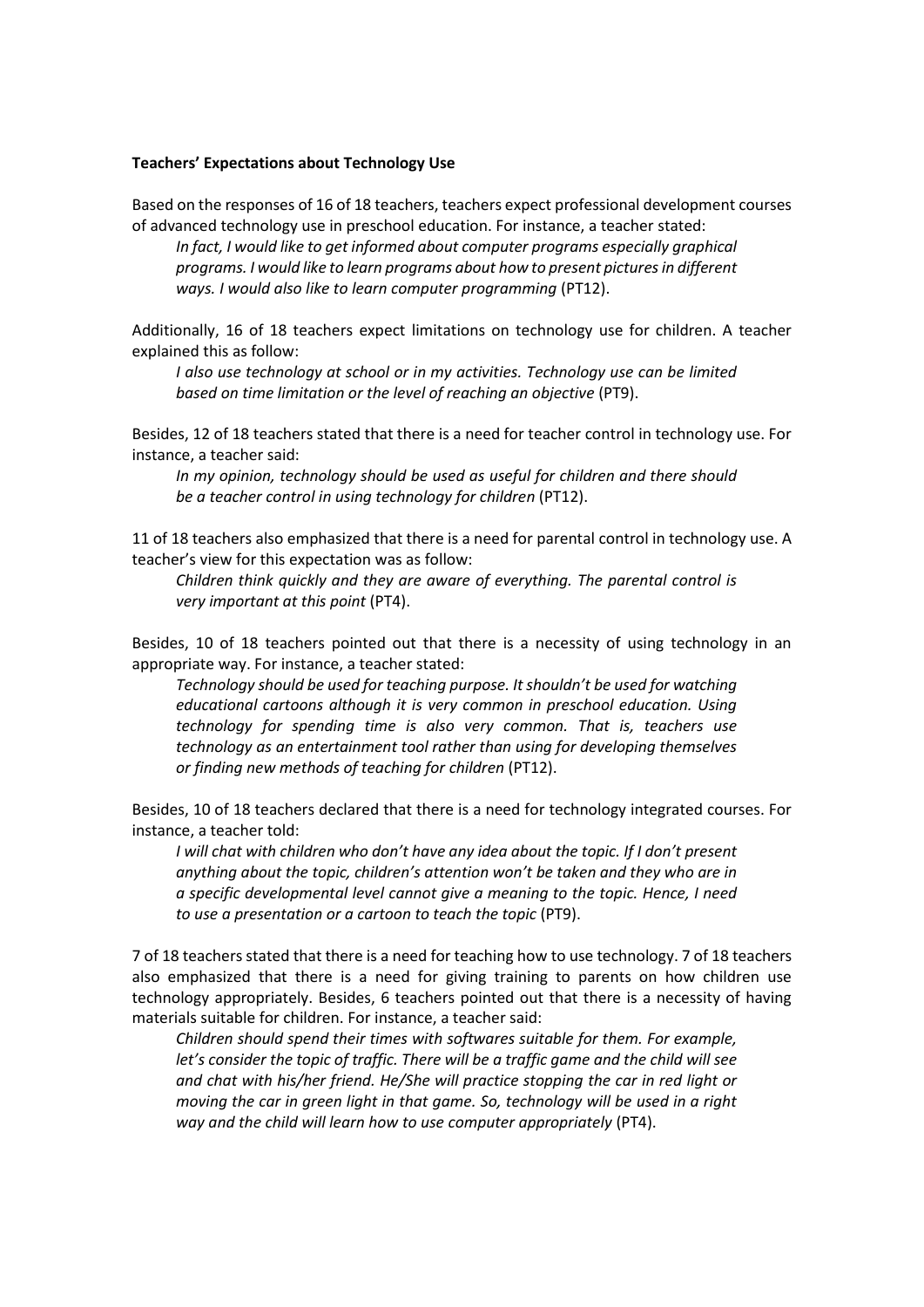Moreover, 5 teachers stated that there is a need for using different kind of technologies. Furthermore, 4 teachers declared that there is a necessity of computer lab. Lastly, need for a computer in each classroom, need for projector in classrooms and need for assigning computer teachers were the other expectations of teachers about technology use and stated by only 3 teachers.

In conclusion, professional development courses of advanced technology use in preschool education, limitations on technology use for children, teacher and parental control in technology use, using technology in an appropriate way, technology integrated courses, teaching how to use technology, giving training to parents on how children use technology appropriately, having materials suitable for children, using different kind of technologies, having computer lab, having computer in each classroom, having projector in classrooms and assigning computer teachers were teachers' expectations about technology use. Based on these findings, teachers expect from not only teachers but also parents to lead children to use technology appropriately. Findings also indicate that preschools need to be equipped with adequate computers or projectors.

#### **Technology Use Activities of Teachers**

According to 13 of 18 teachers, they search for educational softwares or programs suitable for children. For instance, a teacher stated:

*I used internet too much to find programs suitable for children. For instance, I don't know how to prepare animations in flash but I took a few animations from my friends knowing how to prepare them. But, I generally try to find them from internet* (PT17).

Additionally, 13 of 18 teachers stated that they use technology based on their choice. A teacher explained this as follow:

*Technology use is the decision of teacher. Teacher decides to use computer or projector. There is no any statement forcing teacher to use technology in goals and objectives of the curriculum* (PT2).

Besides, 12 of 18 teachers emphasized that they use technology to support teaching concepts or objectives. For example, a teacher stated:

*For example, we read from the books of The Scientific and Technological Research Council of Turkey and we make visual conversations with children. Then, we draw things that we read, look for the things at the garden, etc. While doing these things, I also show video about the things that we read. For instance, I show a web site about birds and children see different birds and listen to their sounds. This is very pleasant for children and it is also effective on learning (PT7).* 

Besides, 10 of 18 teachers pointed out that they lead children to use computers at school. For instance, a teacher's view for this activity was as follow:

*We use computer in an individual way for drawing or designing something in paint*  (PT7).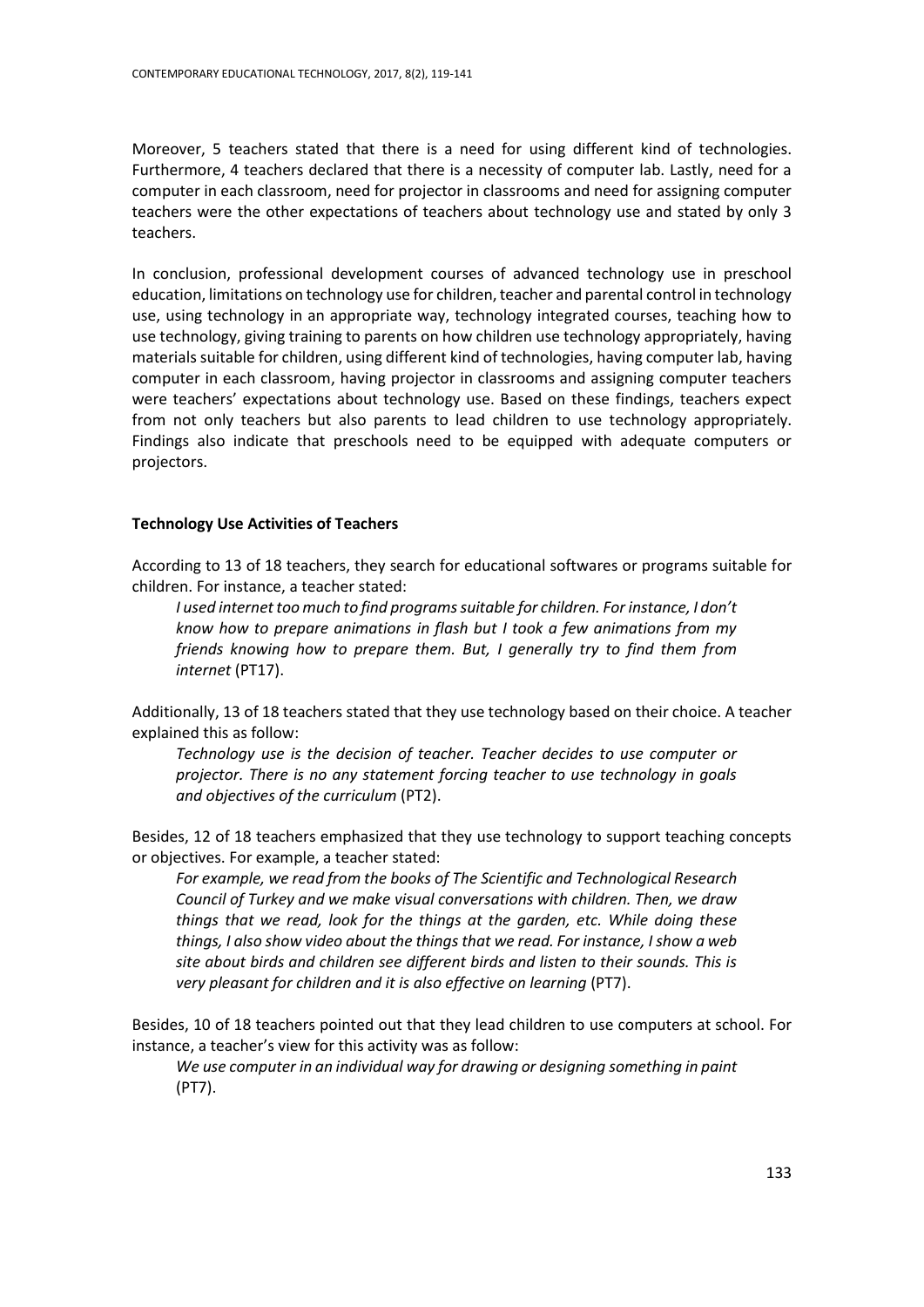Moreover, 7 of 18 teachers declared that they make pre-lesson preparation of electronic materials. 7 of 18 teachers also stated that they present stories or several topics on power point. For instance, a teacher told:

*I can only prepare power point slides. I add pictures to the slides based on the story or the topic that I chose before. I make the slides interactive with a few questions by giving clapping sound when children find the right answer of the question*  (PT18).

Lastly, using own personal computer at school and guidance of teacher at the beginning of technology use were the other technology use activities and stated by 4 teachers.

In conclusion, searching for educational softwares or programs suitable for children, using technology based on their choice, using technology to support teaching concepts or objectives, leading children to use computers at school, making pre-lesson preparation of electronic materials, presenting stories or several topics on power point, using own personal computer at school and guidance of teacher at the beginning of technology use were teachers' technology use activities. Based on the findings, teachers mostly use technology for supporting teaching and learning activities.

#### **Teachers' Thoughts about Technology Use**

According to 13 of 18 teachers, there is a necessity of using technology in preschool education. For instance, a teacher stated:

*Technology must be used in preschool education and it must be considered at specific parts of education based on the age group characteristics of children*  (PT7).

Additionally, 11 of 18 teachers considered technology as a tool making life easier. A teacher explained this as follow:

*I define technology as a tool making life easier, entertaining and providing information* (PT11).

Besides, 7 teachers called computer as the first idea of technology. They remembered computer when asking what they think about the specific definition or example of technology. Moreover, 6 of 18 teachers emphasized that there are high technology use capabilities of today's children. For example, a teacher said:

*Children know how to use Ipad and Iphone because of their social environment. They do not need to be taught about these technologies. They know about technology more than me and other teachers. They have a variety of technologies at home* (PT8).

Besides, based on the responses of 6 teachers, technology is a tool rather than a goal. Furthermore, 6 of 18 teachers pointed out that teacher is a guide in technology use. For instance, a teacher stated:

*I guided children and helped them use technology. Some of them are used to handling the mouse and they can build coordination. However, some of them do not use so much. Hence, I helped them* (PT6).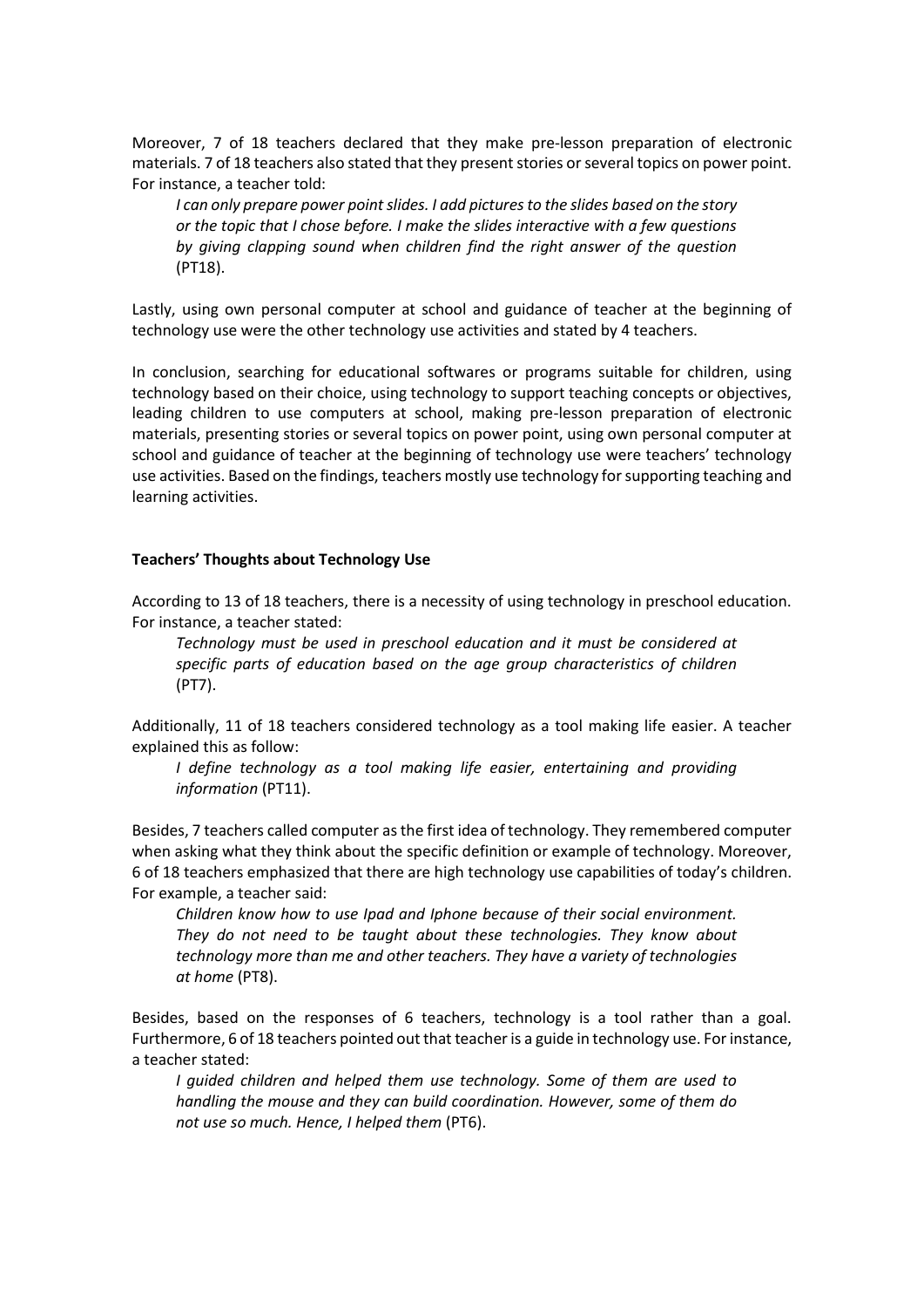Lastly, wrong parental guidance was the other thought about technology use and stated by 4 teachers. For instance, a teacher stated:

*Parents allow children to use computer and TV for playing games and watching cartoons. This is not a correct way of technology use because I support technology use activities of children playing individually to develop their creativity (PT9).* 

In conclusion, necessity of using technology in preschool education, considering technology as a tool making life easier, computer as the first idea of technology, high technology use capabilities of today's children, technology as a tool rather than a goal, teacher as a guide in technology use and wrong parental guidance were thoughts' of teachers toward technology and technology use. It can be inferred from these findings that teachers give importance to technology use for children in appropriate guidance of teachers and parents.

#### **Discussion**

Semi-structured interviews were carried out to understand in-service preschool teachers' thoughts about technology and technology use in early educational settings. Based on the findings, computers were the most used technologies in preschool settings. Similar to this finding, Towns (2010) found that early childhood teachers are agreed on using computers in classrooms. On the other hand, projector, overhead projector and TV were the other used technologies in early educational settings. For specific characteristics of technology, visuality and audio were the most emphasized characteristics of technology. It can be inferred from these findings that teachers use different kind of technologies in preschool education.

According to the findings, teachers preferred to use technology mostly in storytelling and language activities. Similar to this finding, Marsh et al. (2005) stated that new technologies have been used in language and literacy activities by the majority of early childhood educators. Findings revealed that technology has also been used in math and cognitive activities by preschool teachers. This finding reaffirmed that teachers have a desire to improve cognitive skills of children by including computers into activities (Yurt & Cevher-Kalburan, 2011). Listening music activity was also stated by teachers to use technology for. Similarly, Yurt and Cevher-Kalburan (2011) emphasized that computers are mostly included into music activities by early childhood teachers. Findings also showed that teachers use technology in science and nature activities, teaching several concepts, presenting educational cartoons, animations, art activities and documentaries. It can be reached from these findings that preschool teachers use technology/computers for a variety of educational activities.

For the advantages of technology, the majority of teachers stated that technology takes attention of children. Similarly, Gok et al. (2011) found that information technologies positively affect interest and attention levels of children when these technologies are used appropriately. Additionally, the contribution of technology to visual and permanent learning was also stated by the majority of teachers. Similar to this finding, Marsh et al. (2005) pointed out that involving new technologies into curriculum related activities supports desires of children towards learning. Improving cognitive skills was another advantage of technology use for children. This is similar to Tsitouridou and Vryzas's (2004) statement that the majority of teachers believe the importance of computer use to enhance cognitive development of children. Moreover, addressing many senses of children and considering individual differences were stated by teachers as advantages of technology use for children. Teachers also emphasized that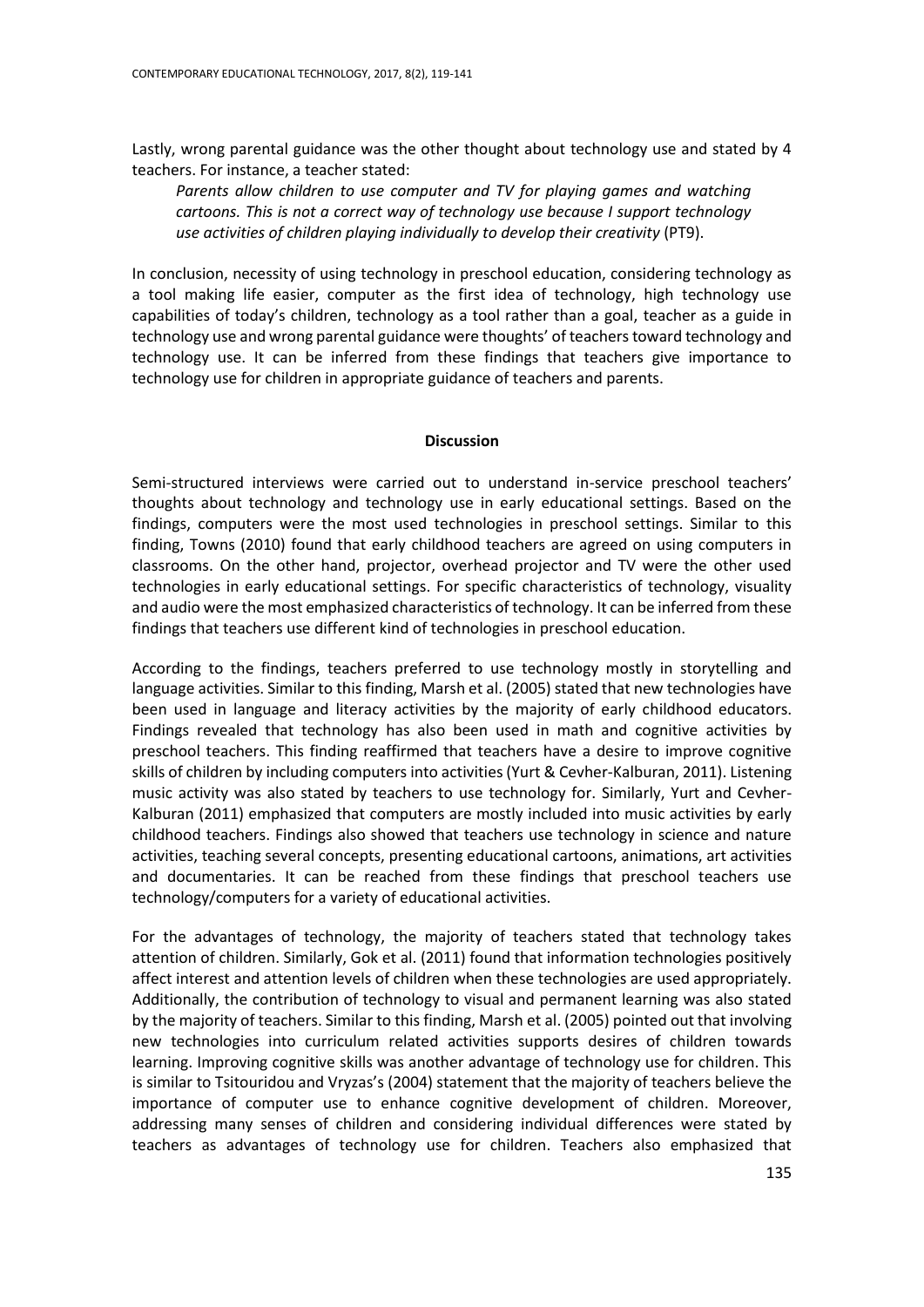technology use improves psychomotor skills of children. In parallel to this finding, Tsitouridou and Vryzas (2004) declared that teachers accept the support of computer use to psychomotor development of children. Improving motivation was another advantage of technology use for children. Similarly, Marsh et al. (2005) stressed that new technologies improve motivation of children toward learning activities. Furthermore, teachers stated that technology use adapts children easily to future, improves curiosity and enhances hand-eye coordination of them. Findings also showed that technology use improves self confidence of children. Similarly, Blackwell et al. (2014) mentioned about the importance of confidence in technology use. Lastly, allowing learning by doing, rehearsal larning, helping children transfer their knowledge to real life and improving creativity of children were the other advantages of technology use for children. It can be concluded from these findings that technology use has several advantages for children from the view of preschool teachers.

For the potential disadvantages of technology for children, the majority of teachers stated that technology prevents socializing. This is similar to Wood, Specht, Willoughby and Mueller's (2008) finding that computers may prevent social development of children. Preventing social play and spending excessive amount of time were other disadvantages of technology use for children. Marsh et al. (2005) mentioned the worries about the time children spend on technology related activities. Facing with undesired things, creating psychological problems, uncontrolled use, causing health problems, speech problems and becoming addict were the other findings as to the potential disadvantages of technology use for children. It can be concluded from these findings that in-service preschool teachers are aware of the threats which can be caused by inappropriate technology use.

Turkish preschool curriculum in terms of technology use was another thematic finding of semistructured interviews with in-service preschool teachers. It can be reached from the findings that Turkish preschool curriculum does not include specific explanations or instructions as to integrating technology into preschool education. Findings also imply that teachers expect explicit statements about how to use technologies in various activities of children.

According to the findings of advantages of technology for teachers, the majority of teachers stated that technology makes teachers' job easier. Additionally, teachers pointed out that technology allows teacher to use different materials. Similarly, teachers use computers to support curriculum related activities (Yurt & Cevher-Kalburan, 2011). Moreover, using technology for acceleration of teaching, helping teacher in classroom management and saving time of teachers were the other findings as to the advantages of technology for teachers. It can be concluded from these findings that technology supports teaching activities of teachers and helps them control and guide children in classroom activities.

Teachers also mentioned the problems about technology use. In pedagogical problems, teachers stated that there are difficulties in one to one interaction with technology for all children. Additionally, teachers mentioned the inadequacy in teacher knowledge of technology use. Tsitouridou and Vryzas (2004) explained the importance of teacher knowledge of technology use by saying that "teachers with extensive knowledge and experience with computers believe that the introduction of computers into early childhood education is an urgent priority" (p. 40). Limited technology use skills was the other finding as to teachers' pedagogical problems about technology use. According to Chen and Chang (2006), "teacher proficiency in technology integration is a critical determinant of the educational benefits children gain from using computers" (p. 178). Similarly, Keengwe and Onchwari (2009) found that teachers have worries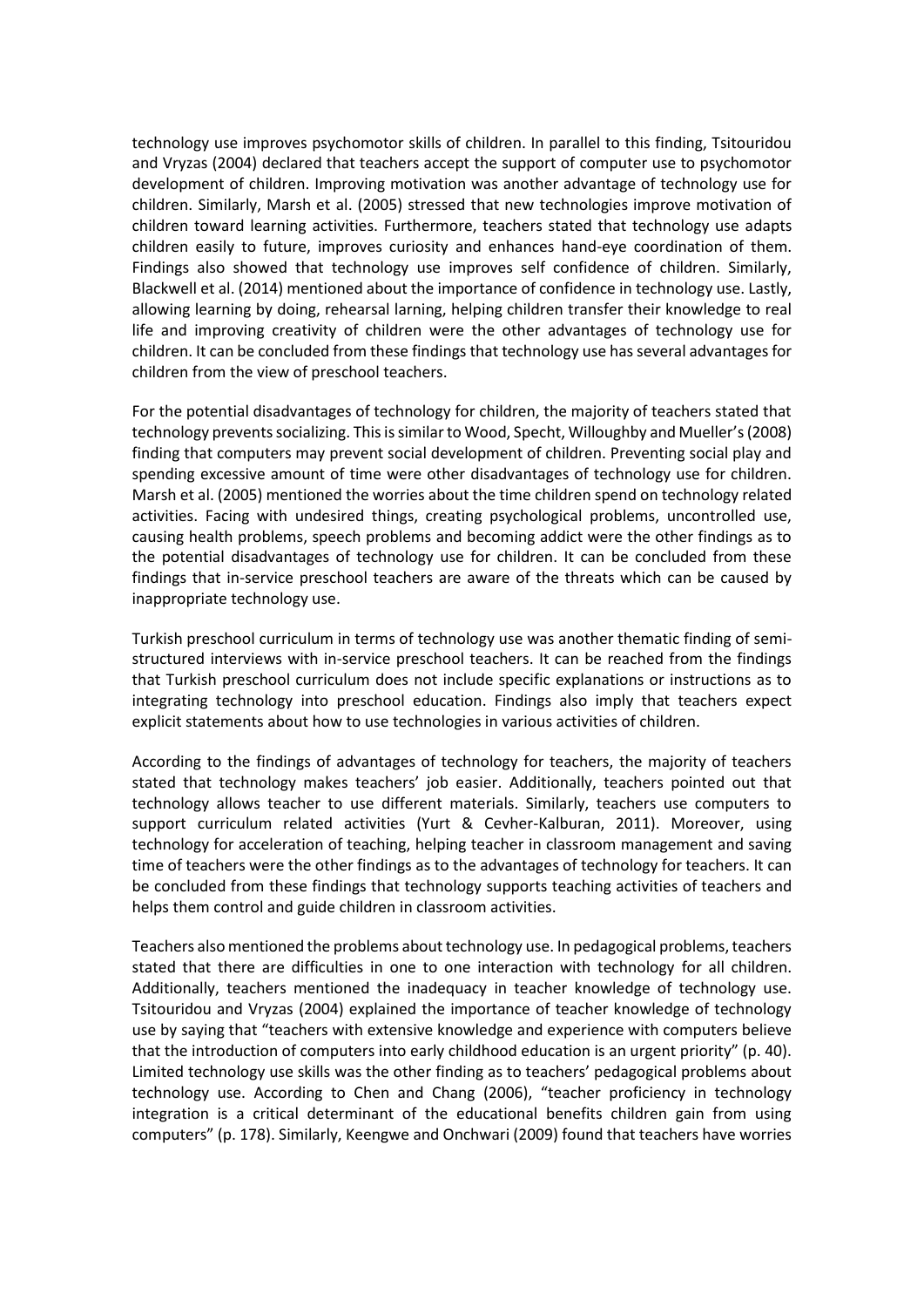about their technology use skills to meet today's children expectations. In infrastructural problems, nearly half of the teachers emphasized lack of high quality resources. Similarly, teachers develop their own materials or softwares to use in early educational settings because of lack of resources (Kalaš, 2010). Nikolopoulou and Gialamas (2009) also supported this finding by saying that necessary and suitable resources should be integrated into early childhood classrooms. Difficulties in having a computer for each classroom and lack of projector in classrooms were other findings as to infrastructural problems about technology use. These findings reaffirm that necessary equipment is not provided to the majority of teachers when they are in need of using new technologies (Kabadayi, 2006). Teachers also stated that crowded classrooms and lack of computer lab at schools were the other findings as to infrastructural problems about technology use. It can be concluded from these findings that teachers have problems not only causing from themselves but also coming from schools or educational system.

For teachers' expectations about technology use, the majority of teachers stated that there is a need for professional development courses of advanced technology use. This finding is similar to the literature explaining that teacher training programs allow teachers to effectively integrate ICT into early educational settings (Chen & Chang, 2006; Cox & Marshall, 2007; Gialamas & Nikolopoulou, 2010; Nikolopoulou & Gialamas, 2009). Additionally, the majority of teachers emphasized that there is a need for limitations on technology use for children. It can be inferred from this finding that teachers are in favor of limited technology use for children rather than excessive use. Need for teacher control and need for parental control in technology use were other findings as to the expectations of teachers about technology use. This finding reaffirms that "the appropriate use of computer technology under the guidance of teacher or parent can assist the holistic development of the child. (Tsitouridou & Vryzas, 2004, p. 40). Moreover, most of the teachers declared that there is a necessity of using technology in an appropriate way. This is similar to the finding that appropriate technology use of early childhood teachers supports children's involvement into several classroom activities (Gok et al., 2011). Need for technology integrated courses, need for teaching how to use technology, necessity of having materials suitable for children and need for using different kind of technologies were other findings as to the expectations of teachers about technology use. It can be inferred from these findings that in-service preschool teachers have a desire to integrate technologies into early educational settings. The findings indicated that teachers expect appropriate materials or softwares which are ready to use for children in preschool education. Teachers also stressed that there is a need for giving training to parents on how children use technology appropriately. This was an important finding because teachers believe that parents do not guide children in technology use correctly. Necessity of computer lab, need for a computer in each classroom and need for projector in classrooms were the other findings related with teachers' expectations about technology use. It can be concluded from these findings that teachers expect technologically equipped classrooms to integrate technologies into preschool education effectively. Lastly, some teachers stated that there is a need for assigning computer teachers. They believe that computer teachers can be more helpful to children in giving technology related activities.

According to the findings based on technology use activities of teachers, the majority of teachers stated that teachers search for educational softwares or programs suitable for children, use technology based on their choices, use technology to support teaching concepts or objectives and lead children to use computers at school. These findings are similar to the statement that "in the classroom, teachers adapt computer use to accommodate children's varying levels of skills, different personal interests, and optimal social groupings" (Chen & Chang, 2006, p. 181). Pre-lesson preparation of electronic materials and presenting stories or several topics on power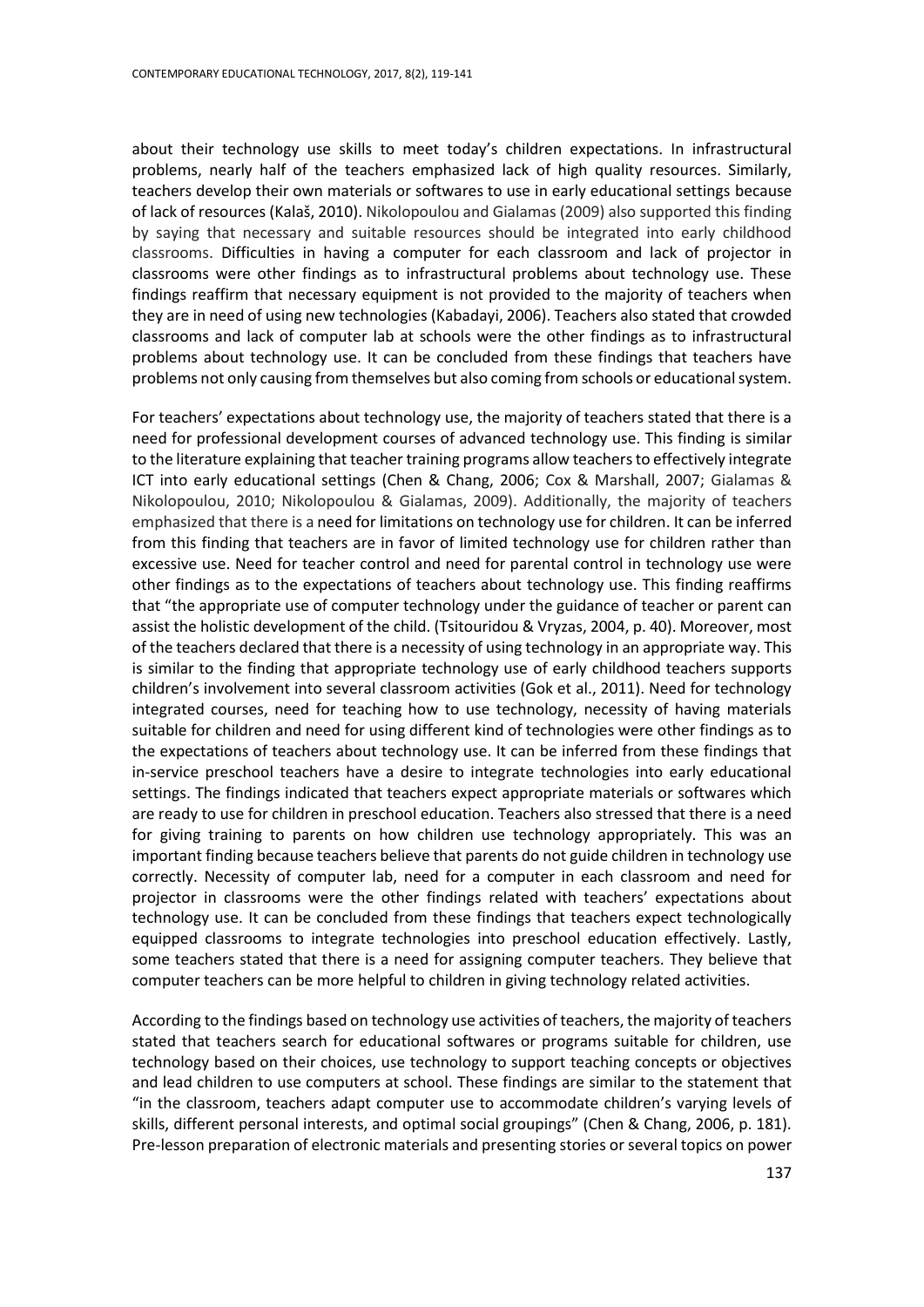point were other findings as to technology use activities of teachers. Similarly, Kalaš (2010) emphasized that since resources for using in early childhood education are limited, teachers tend to produce their own materials or softwares to use in early educational classrooms. Some of the teachers also stated that they use own personal computer at school and they guide children at the beginning of technology use. It can be inferred from these findings that there is a limited number of computers at schools or computers are not in a good condition. Findings also imply that teachers spend an effort to introduce technology to children.

Teachers also explained their thoughts about technology use. The majority of teachers stated that there is a necessity of using technology in preschool education. Similar to this finding, there are several statements in the literature indicating that computers or new technologies should be included in early childhood education and teachers have a positive attitude towards technology use in early childhood education (Chen & Chang, 2006; Nikolopoulou & Gialamas, 2009; Tsitouridou & Vryzas, 2004; Yurt & Cevher-Kalburan, 2011). In addition, technology as a tool making life easier and computer as the first idea of technology were other findings as to teachers' thoughts about technology use. It can be inferred from these findings that in-service preschool teachers mostly consider computers as technology and define technology as a helpful tool in daily life. Teachers also stated that today's children have high technology use capabilities. In parallel to this finding, Tsitouridou and Vryzas (2004) mentioned about the familiarity of children with computers to integrate computers into early childhood education. Moreover, technology as a tool rather than a goal was another important finding about teachers' thoughts of technology use. Similarly, Chen and Chang (2006) emphasized on computer as a tool allowing teachers to help in learning activities. Teachers also declared that they guide children in technology use. This is similar to the finding that "the teachers did acknowledge that they were guiding children to use programs that were not only age appropriate, but also developmentally appropriate" (Towns, 2010, p. 83). Lastly, wrong parental guidance was the other finding as to teachers' thoughts about technology use.

#### **Conclusion**

In summary, the majority of teachers have positive intentions about integrating technology into early childhood education. They also expect support from not only curriculum but also schools about using technology for children in an appropriate way. Teachers have a desire to include new technologies in early educational settings if they are organized and well developed. Besides, teachers, in general, are aware of both advantages and disadvantages of technology use. However, they focus on the advantages more than the problems caused by technology use. Teachers also use technology in several classroom activities in preschools. Finally, it can be said that preschool teachers' desires and expectations should be taken into account in technology integration practices.

## **Recommendations**

This study was about understanding in-service preschool teachers' thoughts about technology and technology use in early educational settings. At the end of the study, several findings as to views of preschool teachers toward technology and technology practices emerged. Based on the results, several recommendations can be listed as follow: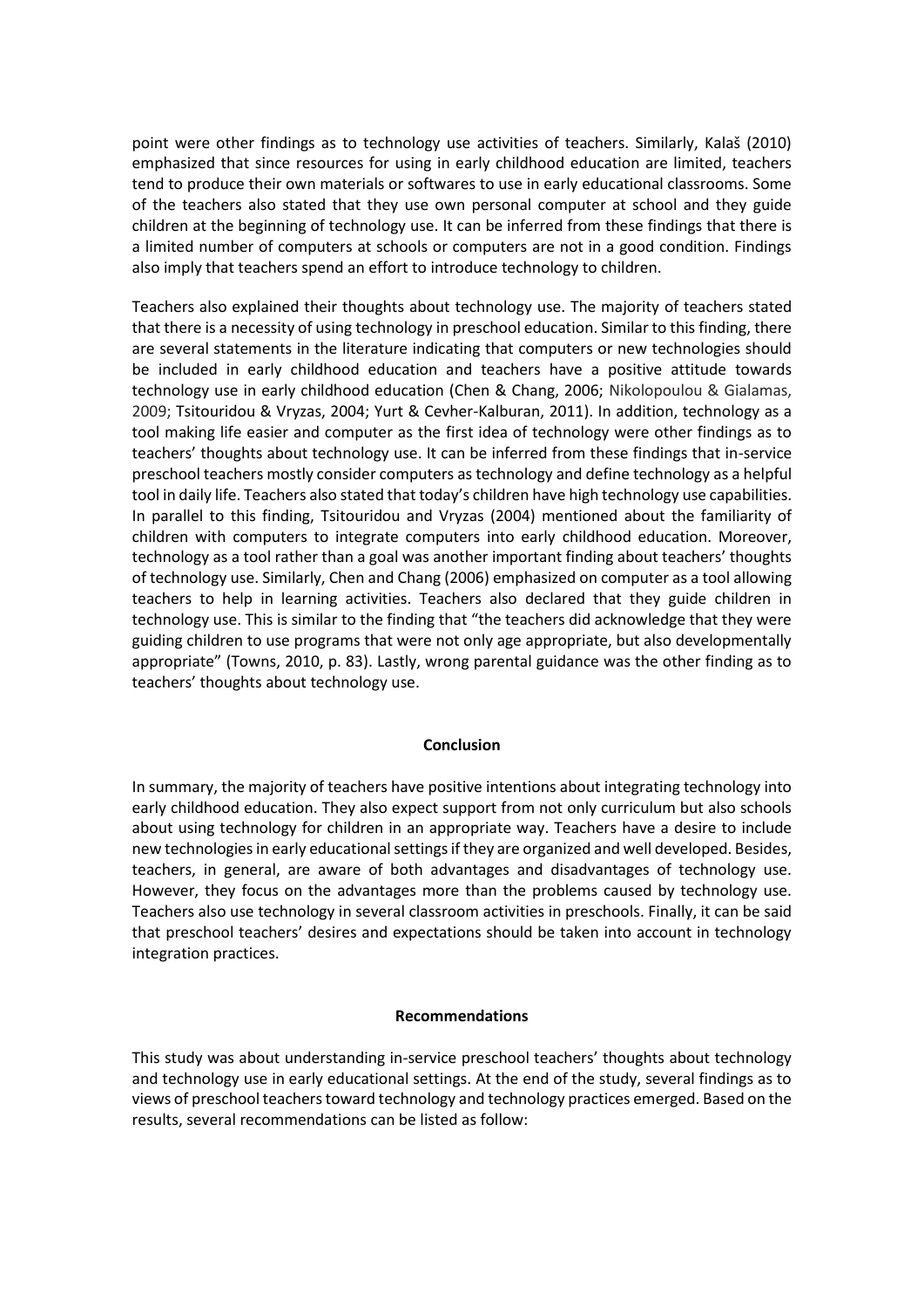- Preschool teachers' needs and expectations as to technology use in preschool education should be taken into consideration by policy makers especially in revising preschool curriculum in terms of integrating technology into preschool education.
- Preschool teachers' views and expectations as to technology practices should yield strategies for instructional designers to shape early educational settings.
- School managers should consider preschool teachers' problems regarding with technology integration into early educational settings.
- Observation studies should be conducted to further elaborate technology use practices of in-service preschool teachers.
- Children should be added to long term research studies to better understand the effectiveness of technology activities in preschool education.

#### **References**

- Atay-Turhan, T., Koc, Y., Isiksal, M., & Isiksal, H. (2009). The new Turkish early childhood teacher education curriculum: A brief outlook. *Asia Pacific Education Review, 10*, 345- 356.
- Blackwell, C. K., Lauricella, A. R., & Wartella, E. (2014). Factors influencing digital technology use in early childhood education. *Computers & Education, 77*, 82-90.
- Bogdan, R. C. & Biklen, S. K. (2007). *Qualitative research for education: An introduction to theory and methods* (5th ed.). Boston: Allyn & Bacon.
- Bolstad, R. (2004). *The role and potential of ICT in early childhood education. A review of New Zealand and international literature.* Wellington: Ministry of Education.
- Brenner, M. E. (2006). Interviewing in educational research. In J. L. Green, G. Camilli, & P. B. Elmore (Eds.), *Handbook of complementary methods in education research* (pp. 357- 370). Mahwah, NJ: Lawrence Erlbaum.
- Chen, J. & Chang, C. (2006). Using computers in early childhood classrooms: Teachers' attitudes, skills and practices. *Journal of Early Childhood Research, 4*(2), 169-188.
- Cox, M. & Marshall, G. (2007). Effects of ICT: Do we know what we should know? *Education and Information Technologies, 12*(2), 59-70.
- Creswell, J. W. (2009). *Research design: Qualitative, quantitative, and mixed methods approaches* (3rd ed.). Thousand Oaks, CA: Sage.
- Creswell, J. W. & Miller, D. L. (2000). Determining validity in qualitative inquiry. *Theory into Practice, 39*(3), 124-130.
- Fraenkel, J. R. & Wallen, N. E. (2006). *How to design and evaluate research in education* (6th ed.). New York, NY: McGraw-Hill.
- Gialamas, V. & Nikolopoulou, K. (2010). In-service and pre-service early childhood teachers' views and intentions about ICT use in early childhood settings: a comparative study. *Computers & Education, 55*, 333-341.
- Gok, A., Turan, S., & Oyman, N. (2011). Okul oncesi ogretmenlerinin bilisim teknolojilerini kullanma durumlarina iliskin gorusleri. *Pegem Egitim ve Ogretim Dergisi, 1*(3), 59-66.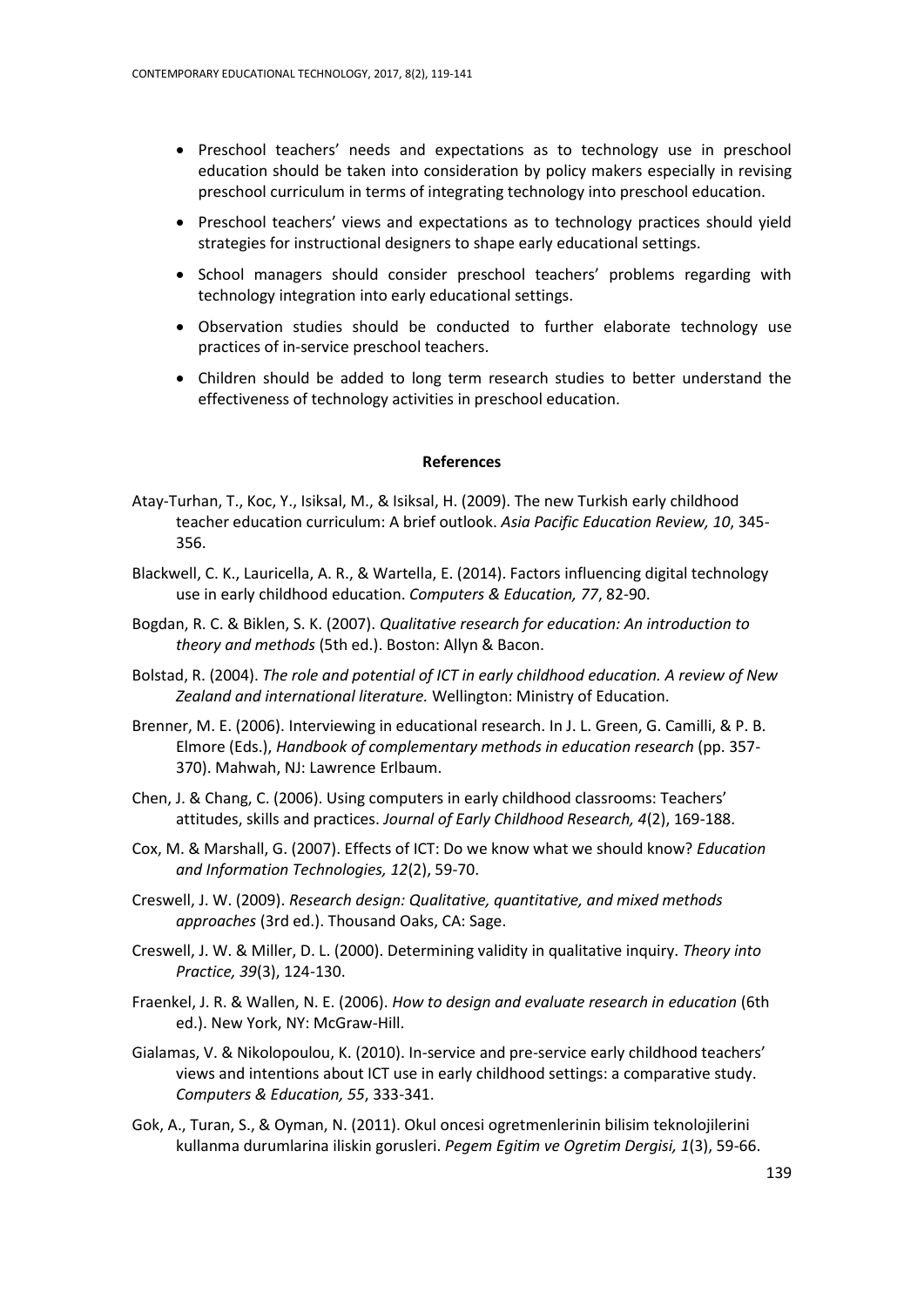- Isikoglu, N., Basturk, R., & Karaca, F. (2009). Assessing in-service teachers' instructional beliefs about student-centered education: A Turkish perspective. *Teaching and Teacher Education, 25*, 350-356.
- Kabadayi, A. (2006). Analyzing pre-school student teachers' and their cooperating teachers' attitudes towards the use of educational technology. *Turkish Online Journal of Educational Technology, 5*(4). Retrieved on 15 June 2015 from [www.tojet.net](http://www.tojet.net/)
- Kalas, I. (2010). *Recognizing the potential of ICT in early child education. Analytical Survey.* Moscow: UNESCO Institute for Information Technologies in Education.
- Keengwe, J. & Onchwari, G. (2009). Technology and early childhood education: a technology integration professional development model for practicing teachers. *Early Childhood Education Journal, 37*(3), 209-218.
- Mangen, A. (2010). Point and click: Theoretical and phenomenological reflections on the digitization of early childhood education. *Contemporary Issues in Early Childhood, 11*(4), 415-431.
- Marsh, J., Brooks, G., Hughes, J., Ritchie, L., Roberts, S. & Wright, K. (2005) *Digital beginnings: young children's use of popular culture, media and new technologies*. Retrieved on 22 July 2015 from http://www.digitalbeginnings.shef.ac.uk/final-report.htm
- Marshall, C. & Rossman, G. B. (2011). *Designing qualitative research* (5th ed.). Thousand Oaks, CA: Sage.
- Miles, M. B. & Huberman, A. M. (1994). *An expanded sourcebook: Qualitative data analysis* (2nd ed.). Thousand Oaks, CA: Sage.
- MoNE. (2013). *Okul oncesi egitim programi*. Retrieved on 14 May 14 2015 from http://tegm. meb.gov.tr/dosya/okuloncesi/ooproram.pdf
- MoNE. (2014). *National Education Statistics. Formal Education 2013/'14*. Retrieved on 16 June 2015 from http://sgb.meb.gov.tr/www/milli-egitim-istatistikleri-orgun-egitim-2013- 2014/icerik/95
- Nikolopoulou, K. & Gialamas, V. (2009). Investigating pre-service early childhood teachers' views and intentions about integrating and using computers in early childhood settings: Compilation of an instrument. *Technology, Pedagogy and Education, 18*(2), 201-219.
- Oguz, E., Ellez, A. M., Akamca, G. O., Kesercioglu, T. I., & Girgin, G. (2011). Early childhood teacher candidates' attitudes towards computer and computer assisted instruction. *Elementary Education Online, 10*(3), 934-950. Retrieved on 20 May 2015 from http://ilkogretim-online.org.tr/
- Onkol, F. L., Zembat, R., & Balat, G. U. (2011). Computer use attitudes, knowledge and skills, habits and methods of preschool teachers. *Procedia Computer Science, 3*, 343–351. Retrieved on 15 June 2015 from<http://www.sciencedirect.com/science/article/pii/> S1877050910004333
- Stipek, D. J. & Byler, P. (1997). Early childhood education teachers: Do they practice what they preach? *Early Childhood Research Quarterly, 12*, 305-325.
- Towns, B. (2010). *Computer education and computer use by preschool educators* (Order No. 3403175). Available from ProQuest Dissertations & Theses Global. (365702854). Retrieved on 22 June 2015 from [http://search.proquest.com/docview/365702854?](http://search.proquest.com/docview/365702854?%20accountid=13014)  [accountid=13014](http://search.proquest.com/docview/365702854?%20accountid=13014)